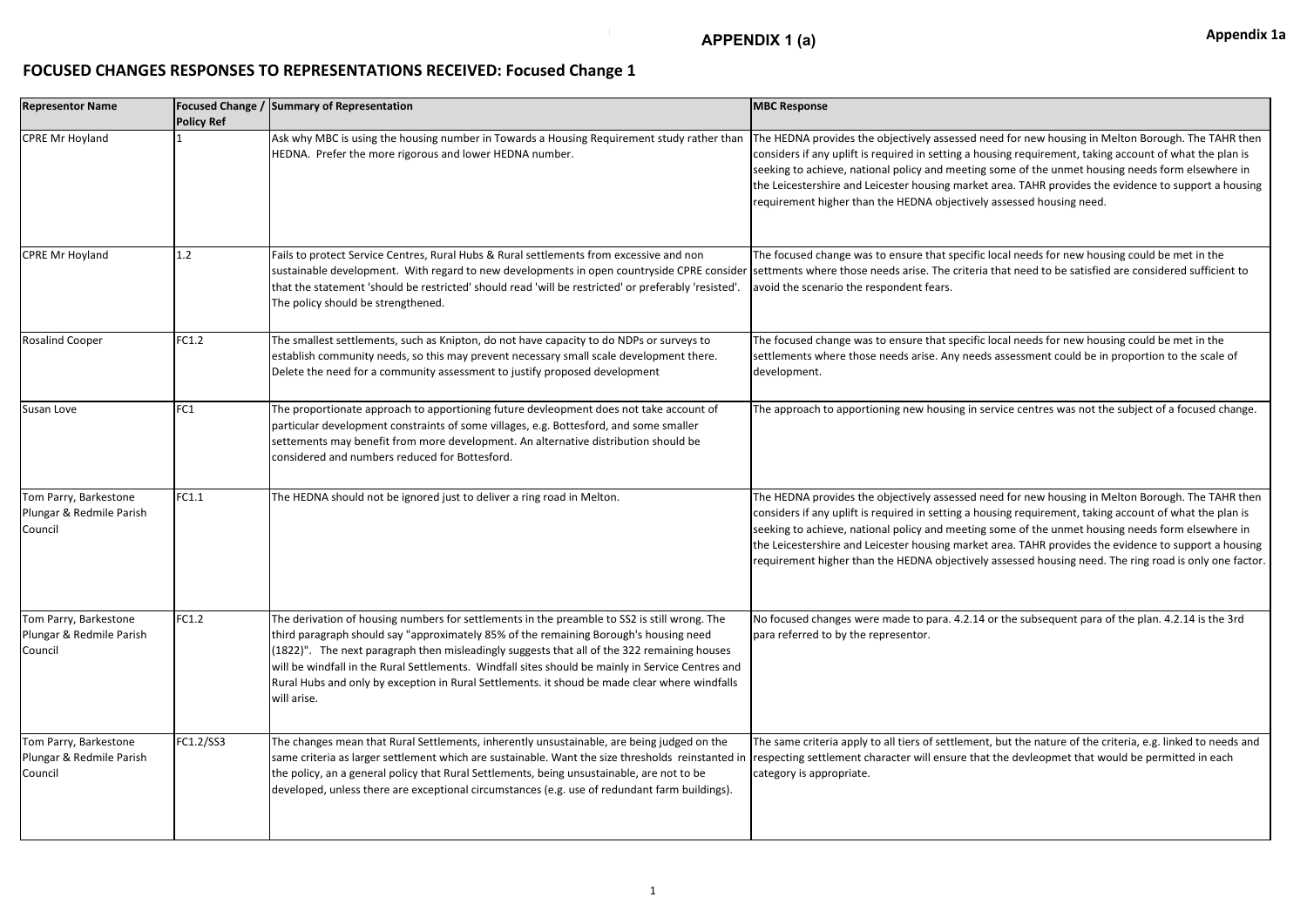| John Rust                 |         | Long Clawson – planning for between 5,750 and 7,000 dwellings not justified, and will have<br>adverse affect on the villages.                                                                                                                                                                                                                                                                                                                                                                                                     | The HEDNA provides the objectively assessed ne<br>considers if any uplift is required in setting a hou<br>seeking to achieve, national policy and meeting<br>the Leicestershire and Leicester housing market<br>requirement higher than the HEDNA objectively |
|---------------------------|---------|-----------------------------------------------------------------------------------------------------------------------------------------------------------------------------------------------------------------------------------------------------------------------------------------------------------------------------------------------------------------------------------------------------------------------------------------------------------------------------------------------------------------------------------|---------------------------------------------------------------------------------------------------------------------------------------------------------------------------------------------------------------------------------------------------------------|
| John Rust                 |         | Assessments not unpinned by local knowledge.                                                                                                                                                                                                                                                                                                                                                                                                                                                                                      | The housing site assessment was carried out on<br>trusted sources of information. This approach is<br>of unverified Icoal information could have introd                                                                                                       |
| John Rust                 |         | Division of development by population makes the sustainability assessments meaningless. Six<br>Hills + NDP levels of development within villages provides an alternative.                                                                                                                                                                                                                                                                                                                                                         | The distribution of development across service o<br>subject of a focused change.                                                                                                                                                                              |
| John Rust                 |         | Whilst proportionate investment in infrastructure is planned for Melton to help it accommodate Decisions about infrastructure investment are ba<br>new development, the same is not true of the villages, and traffic impact has not been<br>considered.                                                                                                                                                                                                                                                                          | number of houses planned. The MMDR will also<br>and from the main centre. A response to traffic i<br>comments at Pre Submission draft stage.                                                                                                                  |
| <b>Brian Hodder</b>       |         | Lack of co-ordinated infrastructure and strategic approach, especially for traffic flow and air<br>pollution, e.g. around Melton Spinney Road where 3 new sites will access onto the road.<br>Persuading occupants of new homes not to use cars won't work.                                                                                                                                                                                                                                                                       | The local plan is where development and infrast<br>being co-ordinated with new housing devleopm<br>and IN2 encourage the provision of infrastructur<br>not assume no useage of cars by new residents.                                                         |
| Melton North Action Group | FC1/SS2 | Do not support insertion of 'approximately in 65:35% split of Policy SS2, referring to the 60:40<br>apportionment of development that the Core Strategy Inspector indicated would be more<br>acceptable. Accepts that it will be difficult to monitor the exact percentages. Seek a change to<br>indicate that no more than 65% should be permitted. Any more will increase the risk that<br>delivery of the Local Plan could be jeopardised if the two Sustainable Neighbourhoods cannot be<br>delivered or delivery is delayed. | The change proposed was to clarify the meaining<br>'up to' or 'at least'. This part of the focused chan                                                                                                                                                       |
| Peter Wilkinson           | FC1     | The proposed changes to the policy in respect of service centres and rural hubs are supported<br>and will allow a degree of flexibility to help deliver sustainable development in suitable<br>locations. Paragraph 4.2.16 gives sufficient guidance on the scale of development envisaged<br>without being overly prescriptive.                                                                                                                                                                                                  | Noted.                                                                                                                                                                                                                                                        |
| <b>Christopher Noakes</b> | FC1     | Support and agree with the changes to Policies SS2 and SS3, which provide greater clarity, omit<br>repetition of wording and earlier confusion. Also support the integration of former tables 4-7<br>into one combined table.                                                                                                                                                                                                                                                                                                     | Noted.                                                                                                                                                                                                                                                        |

need for new housing in Melton Borough. The TAHR then busing requirement, taking account of what the plan is g some of the unmet housing needs form elsewhere in et area. TAHR provides the evidence to support a housing ly assessed housing need.

on a consistent basis for the whole of the Borough, using is considered proportionate and fit for purpose. The use oduced bias.

the distribution of denoment across is centres, and the overall spatial strategy were not the

based on impacts rather than being related directly to the o benefit the whole of the Borough easing movement to c impact on rural roads was given in response to

structure is co-ordinated. The provision of the MMMDR is ment, schools, shops and employment areas. Policy IN1 ure to encourage travel by sustainable means, but does

ng of 65% and 35%, so that it was clear it did not mean Inges was not a policy change, just a clarification.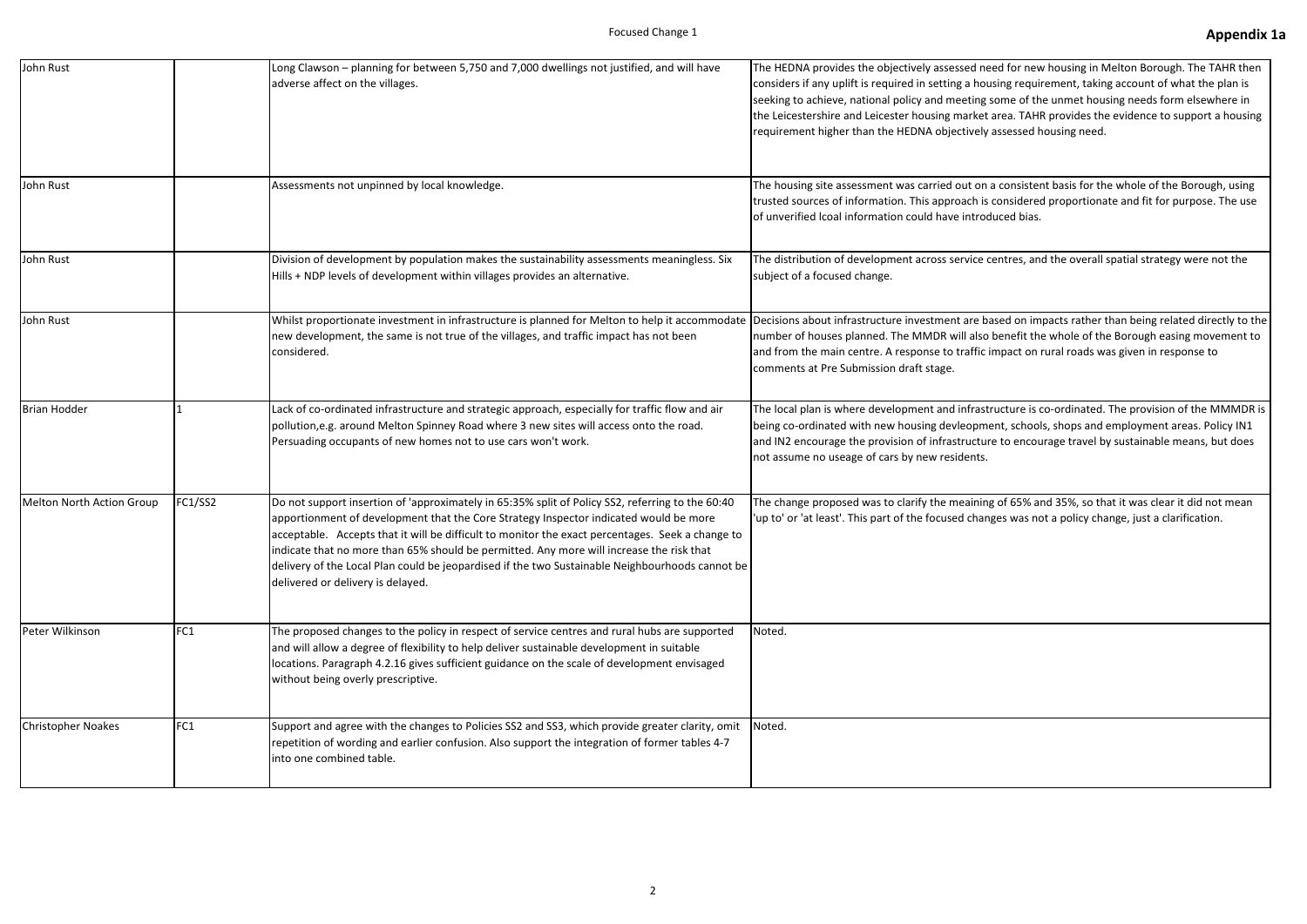| Lilian Coulson, obo Mr & Mrs FC1<br>N J Spick |                 | Bottesford/Easthorpe. Support SS3 and SS2 for the support it gives to small builders. Suggests<br>that land adjacent to 8 Easthorpe Road, Bottesford should be included in plan - and that EA<br>updated flood risk modelling to be carried out in Autumn/Winter 2017/18 should be brought to<br>attention of LP Inspector, as existing is historic and out of date. We support the continued<br>commitment that planning permission will be granted on sustainable and suitably located and<br>designed sites for small housing developments, as set out in the policies and supporting<br>paragraphs. The recent Government White Paper and research have emphasised the need to<br>support small and medium size builders (rather than rely overwhelmingly on the few national<br>housebuilders which dominate the market) and these additional small sites will assist both in<br>providing much needed housing to meet local needs and help sustain the local economy.<br>Providing this flexibility beyond the specific housing allocations will allow identified shortfalls<br>(such as in Bottesford) to be met and provide choice in the market on suitable sites as they<br>become available and come forward. This is likely to be supported by the anticipated changes to<br>the NPPF as set out in the recent Housing White Paper consultation and therefore is likely to be<br>a material consideration for such applications. | Noted; The site has been assessed using the inf<br>It is apprciate this is dynamic but it is mnot agre<br>new evidence. The housing site assessments un<br>to date information and data that was available<br>at the time, for a relevant range of sustainabilit<br>consider this to be adequate and proportionate |
|-----------------------------------------------|-----------------|----------------------------------------------------------------------------------------------------------------------------------------------------------------------------------------------------------------------------------------------------------------------------------------------------------------------------------------------------------------------------------------------------------------------------------------------------------------------------------------------------------------------------------------------------------------------------------------------------------------------------------------------------------------------------------------------------------------------------------------------------------------------------------------------------------------------------------------------------------------------------------------------------------------------------------------------------------------------------------------------------------------------------------------------------------------------------------------------------------------------------------------------------------------------------------------------------------------------------------------------------------------------------------------------------------------------------------------------------------------------------------------------------------------------------------------------|--------------------------------------------------------------------------------------------------------------------------------------------------------------------------------------------------------------------------------------------------------------------------------------------------------------------|
| Paul Girdham                                  | General         | Long Clawson. Not taken any consideration to the wishes of the people who live there.                                                                                                                                                                                                                                                                                                                                                                                                                                                                                                                                                                                                                                                                                                                                                                                                                                                                                                                                                                                                                                                                                                                                                                                                                                                                                                                                                        | All representations received are given the same<br>always to agree with what the representor is sa                                                                                                                                                                                                                 |
| Sam Silcocks obo Tata Steel                   | FC <sub>1</sub> | Support the 'policy on' approach to determining the housing requirement, which is supported by lt would be unrealistically ambitious to expect t<br>NPPG, and is underpinned by a strong and convincing case. A 274-280 dwelling per annum<br>("dpa") figure should be applied owing to the clear social and economic benefits, combined with<br>the lack of any additional negative environmental implications in the Sustainability Appraisal<br>Addendum when compared to the previous housing target of 245 dpa. Also NPPF 47 is clear that<br>the full, objectively assessed needs for market and affordable housing should be met, as far as is<br>consistent with the policies set out in the Framework. The affordable homes need should be<br>aligned with the upper limit of the employment based range. Explicitly Do not comment on<br>whether the reduced OAHN figure this represents an accurate and robust position based on the<br>latest evidence base.                                                                                                                                                                                                                                                                                                                                                                                                                                                                     | Council considers its evidence for 245dpa robus                                                                                                                                                                                                                                                                    |
| Catherne Jennings                             | FC1 SS2/3       | Amend SS3 so it is limited to brownfield sites, as per NPPF.                                                                                                                                                                                                                                                                                                                                                                                                                                                                                                                                                                                                                                                                                                                                                                                                                                                                                                                                                                                                                                                                                                                                                                                                                                                                                                                                                                                 | The definition of windfall sites in NPPF only say<br>sites. It does not exclude greenfield sites.                                                                                                                                                                                                                  |
| Catherne Jennings                             | FC1 SS2/3       | too wide a range of settlements are included in 'service centres' category                                                                                                                                                                                                                                                                                                                                                                                                                                                                                                                                                                                                                                                                                                                                                                                                                                                                                                                                                                                                                                                                                                                                                                                                                                                                                                                                                                   | The focused changes did not change the settler<br>level.                                                                                                                                                                                                                                                           |
| Catherne Jennings                             | FC1 SS2/3       | The latest changes to Policies SS2 and SS3 clarify that the policy approach applies to unallocated<br>sites adjoining all rural settlements. However, allowing windfalls on greenfield sites is too open,<br>but notes that there is an element of control in supporting text - that support should be in the<br>policy. Not clear if windfalls can come forward in Icoations where there are housing allocations                                                                                                                                                                                                                                                                                                                                                                                                                                                                                                                                                                                                                                                                                                                                                                                                                                                                                                                                                                                                                            | Noted. The Policy was changed to provide a bet<br>needed locally and controlling unsustainable de<br>greenfield/brownfield point is answered above<br>pemritted through application of Policies SS1 ar                                                                                                             |

formation currenbtly availabel and is subject of flood risk. eed the Plan should be postponed to await the arrival of nderpinning Focused Change 4 were based on the most up e on a comparable basis across the whole of the Borough ty, suitability and achievability factors. The Council e evidence, as per NPPF para. 158.

e consideration, but the result of that consideration is not aying.

the market to sustain delivery at 274-280 dpa. The st and proportionate.

 $\gamma$ s that they normally comprise previously-developed

ment hierarchy or the settlements included within each

etter balance between allowing development that was evelopment through the criteria in the policy. The Brownfield windfalls in Melton Mowbray would be. nd SS2, and NPPF.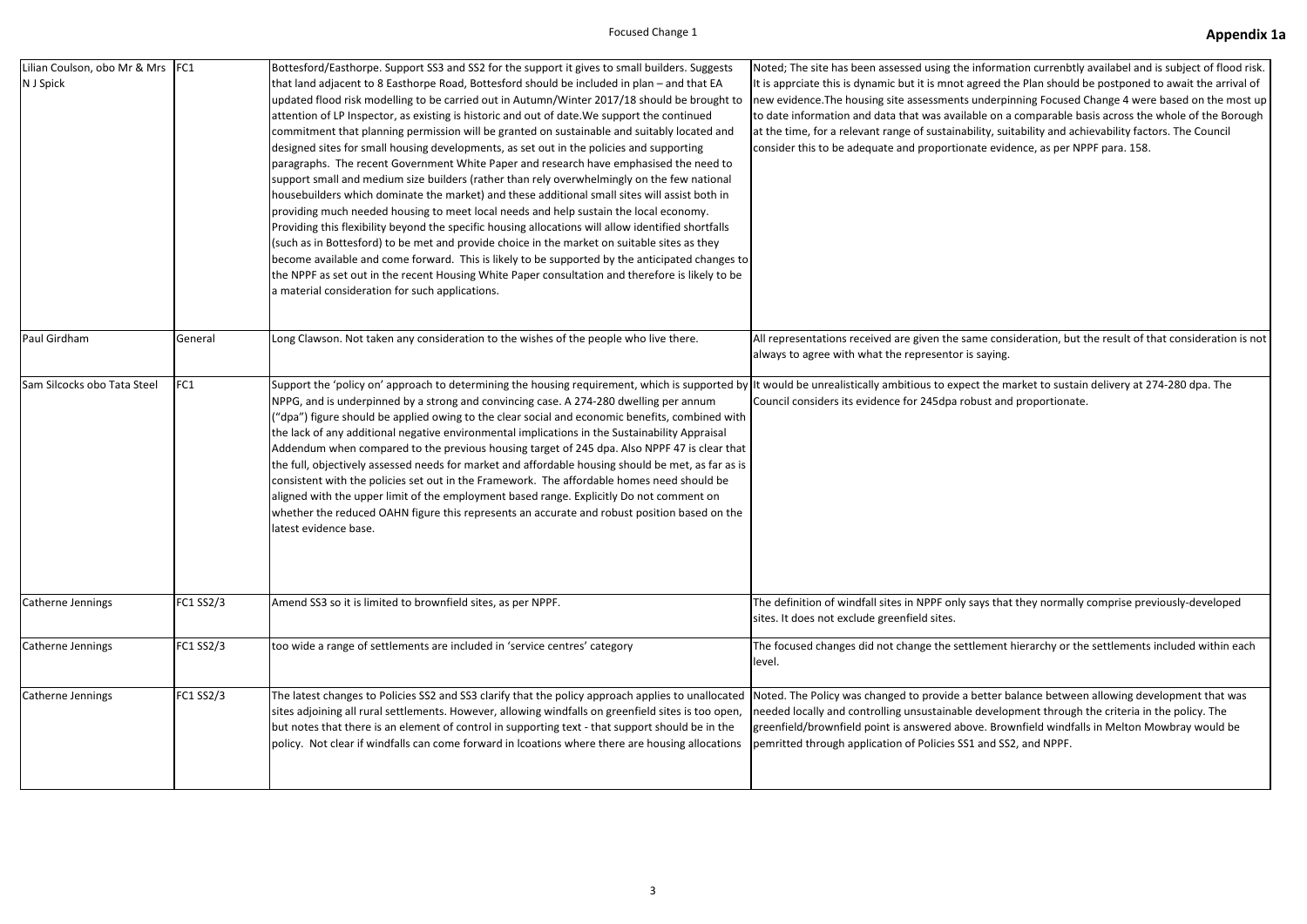| Mike and Elaine Maffei                                           | General         | Questionnaire is structured but too complicated, and may put off people from making<br>comments, despite its importance. May not have filled it in right.                                                                                                                                                                                                                                                                                                                                                                                                                                                                                                                                                                                                                                                                                                                                                                                                                                                                                                                                                                                                       | The criteria for the consultation are prescribed<br>of the Distributor Road, it would not be viable t<br>to all development. Policy SS4, part t1B require<br>period.                                                                                                                                                                                                           |
|------------------------------------------------------------------|-----------------|-----------------------------------------------------------------------------------------------------------------------------------------------------------------------------------------------------------------------------------------------------------------------------------------------------------------------------------------------------------------------------------------------------------------------------------------------------------------------------------------------------------------------------------------------------------------------------------------------------------------------------------------------------------------------------------------------------------------------------------------------------------------------------------------------------------------------------------------------------------------------------------------------------------------------------------------------------------------------------------------------------------------------------------------------------------------------------------------------------------------------------------------------------------------|--------------------------------------------------------------------------------------------------------------------------------------------------------------------------------------------------------------------------------------------------------------------------------------------------------------------------------------------------------------------------------|
| Dr J. Warwick                                                    | FC <sub>1</sub> | Overall Housing needs -take care in negotiations about how much numbers to take from<br>elsewhere, and consider factoring possible reduction in housing demand over next 20 years<br>arising from Brexit.                                                                                                                                                                                                                                                                                                                                                                                                                                                                                                                                                                                                                                                                                                                                                                                                                                                                                                                                                       | Data/forecasts on the effect of Brexit not yet at<br>ONS evidence as and when it it is published.                                                                                                                                                                                                                                                                              |
| RHB Ranns for Croxton Kerrial FC1<br>and Branston Parish Council |                 | • TAHR does not provide proper evidence as to why HEDNA should be overturned, and some of<br>the arguments would be applicable anywhere, e.g. ageing popultion.<br>. Consistency within HEDNA, and unexplained inconsistencies between HEDNA and TAHR.<br>• 44% uplift strategy of TAHR has not been tested/justified.<br>. Whether or not Melton is the best place to met unmet needs from the south of the county is<br>not addressed.<br>• Further work is needed to quantify the effects of issues discussed, and the variances with<br>HEDNA.<br>• Reiterates previous comments about population figures - still want these corrected.<br>4.2.2 and 4.2.21 - TAHR not positively prepared because it departs from the OAN and gives no<br>objective assessment of the likely quantitive effect of policy decisions. Not proper justification of<br>why OAN is being overturned, e.g. employment land study Fig 10 shows how little inward<br>investment to Melton there has been. How is it concluded that the same amount of<br>employment land will deliver more growth and some upper and lower boundaries of growth<br>envisaged should be identified. | The Council considers the evidence in HEDNA a<br>with national planning practice guidance, the C<br>reasons to uplift the housing requirement from<br>the 245dpa against several other scenarios to e<br>deliverable. The Strategic Growth Plan will prov<br>outside Melton. The headroom provided in the<br>apportionment. If its not enough, then the revi                   |
| RHB Ranns for Croxton Kerrial<br>and Branston Parish Council     |                 | Criteria (1) to (5) of Policy IN2 cannot generally be achieved in the villages. It is in conflict with<br>the spatial strategy that requires 35% of new housing development to be in villages.                                                                                                                                                                                                                                                                                                                                                                                                                                                                                                                                                                                                                                                                                                                                                                                                                                                                                                                                                                  | The policies of the plan are to be read as a who<br>IN2 is to identify the transprot considerations f<br>other policies in the plan.                                                                                                                                                                                                                                           |
| Geoff Platts, Environment<br>Agency                              | FC <sub>1</sub> | Support changes.                                                                                                                                                                                                                                                                                                                                                                                                                                                                                                                                                                                                                                                                                                                                                                                                                                                                                                                                                                                                                                                                                                                                                | Noted.                                                                                                                                                                                                                                                                                                                                                                         |
| Carl Powell                                                      | FC1             | • Supports 170dpa from HEDNA. HEDNA already specifically takes into account considerations of<br>affordability, economic growth/stimulus, and inward migration/commuting.<br>. Development in village not economically sustainable - refers to 'planning the future of<br>somerby parish' for information on employment opportunties and infrastructure. • Jobs -<br>questions the link between households and jobs. Approach risks lower wage and higher<br>unemployment. Policy on and policy off distinction is contrived.                                                                                                                                                                                                                                                                                                                                                                                                                                                                                                                                                                                                                                   | The Council considers the evidence in HEDNA a<br>with national planning practice guidance, the C<br>reasons to uplift the housing requirement from<br>technical evidence and MBC's engagement witl<br>looking to expand and a lack of land available lo<br>housing growht and transport investment will s<br>potential. The Council considers the evidence u<br>proportionate. |
| <b>Carl Powell</b>                                               | FC7             | Supports policy.                                                                                                                                                                                                                                                                                                                                                                                                                                                                                                                                                                                                                                                                                                                                                                                                                                                                                                                                                                                                                                                                                                                                                | Noted.                                                                                                                                                                                                                                                                                                                                                                         |
| Colin Love (Professor)                                           | General         | Support the MLP objectives but feels direction it has been taken in has been shaped by<br>misguided national government.                                                                                                                                                                                                                                                                                                                                                                                                                                                                                                                                                                                                                                                                                                                                                                                                                                                                                                                                                                                                                                        | Noted.                                                                                                                                                                                                                                                                                                                                                                         |

I by Regulations. As development will be funding sections to require the section referenced to be completed prior es appropriate mitigations through the development

vailable. Consideration has to be given to new national

and TAHR to be robust and proportionate. In accordance Council has considered (in TAHR) whether there are policy reasons the OAN in HEDNA. The Council report of 4th July tests establish which one gives the best plan outcomes and is vide the exact apportionment of unmet needs from plan will contribute to meeting some or all of that iew trigger of Policy SS6 is engaged.

ple. Policy SS2 sets out the overall spatial strategy. Policy for that development that is appropriate according to

and TAHR to be robust and proportionate. In accordance Council has considered (in TAHR) whether there are policy i the OAN in HEDNA. The Plan is informed by detailed h local businesses, with a number of local businesses ocally to facilitate this. The overall plan strategy including support the Borough's economic propostion and growth anderpining ts spatial hierarchy to be robust and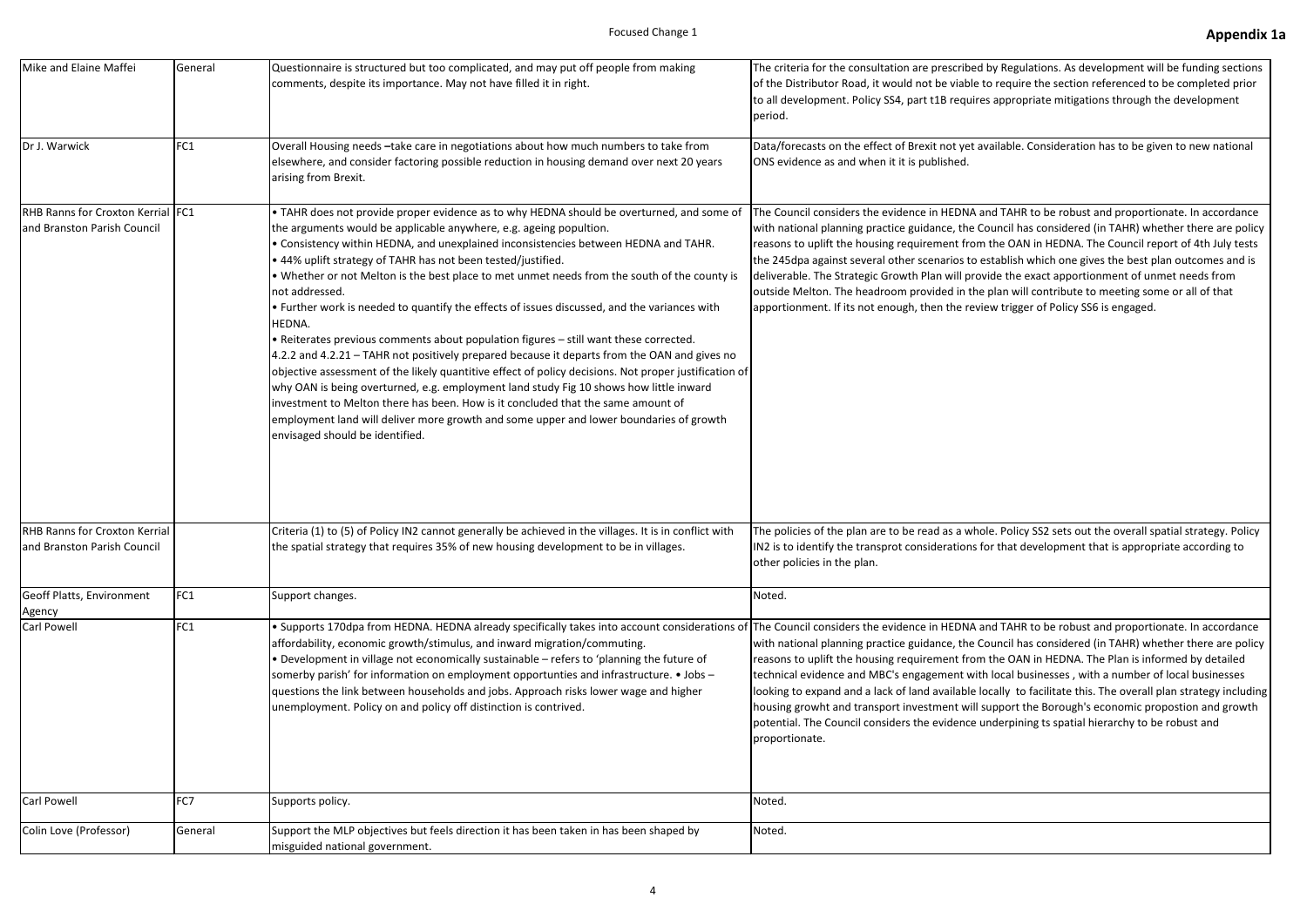| Colin Love (Professor)                                    | FC1     | Jobs - seems to be no more than wishful thinking -unjustified and unsubstantiated. Does not<br>question if economic growth is a good thing.                                                                                                                                                                                                                                                                                                                                                                                                                                                                                                                                                                                                                                                                                                                                                                                  | The local plan has to be in general conformity w<br>support sustaiable economic growth.                                                                                                                                                                                                                                                                                                                                                                                                                                                                                                                                          |
|-----------------------------------------------------------|---------|------------------------------------------------------------------------------------------------------------------------------------------------------------------------------------------------------------------------------------------------------------------------------------------------------------------------------------------------------------------------------------------------------------------------------------------------------------------------------------------------------------------------------------------------------------------------------------------------------------------------------------------------------------------------------------------------------------------------------------------------------------------------------------------------------------------------------------------------------------------------------------------------------------------------------|----------------------------------------------------------------------------------------------------------------------------------------------------------------------------------------------------------------------------------------------------------------------------------------------------------------------------------------------------------------------------------------------------------------------------------------------------------------------------------------------------------------------------------------------------------------------------------------------------------------------------------|
| Colin Love (Professor)                                    | FC1/SS2 | MBC has rejected HEDNA. Higher numbers being driven by the objective to obtain sufficient<br>developer contributions to build a town bypass. The inflated overall number has adverse<br>consequences for villages arising from an inflated 35% needing to be accommodated. New<br>housing in the least sustainable locations i.e. rural area, should be limited to local need. E.g.<br>bottesford - proportionate approach is well beyond local need. Flexibility of 'approximately'<br>should only be applied to Melton as that is where plan objectives of employment and transport<br>will be achieved. HEDNA provides no evidence of substantial economic growth. Proportionate<br>approach does not take account of the facts that Bottesford floods. Size of settlement is not an<br>indicator of capacity to absorb further growth. Regard needs to be paid to Midlands Rural<br>Housing needs report for Bottesford. | The HEDNA provides the objectively assessed no<br>considers if any uplift is required in setting a ho<br>seeking to achieve, national policy and meeting<br>the Leicestershire and Leicester housing market<br>requirement higher than the HEDNA objectively<br>include changes to the rural:urban split nor to t<br>the introduction of 'approximately' was to clarif<br>The spatial hierarchy ensures that less housing<br>assessment process excludes from consideratio<br>Council needs to meet rural housing needs, the<br>the provision of enough new housing to meet tl<br>needs arising from elsewhere in the wider hous |
| Aspbury Planning, obo Barratt FC1.1<br>David Wilson Homes |         | The HEDNA has been criticised by the HBF and a number of developers for underestimating OAN The HEDNA provides the objectively assessed no<br>in a number of areas and so it is laudable that Melton BC have opted to disregard its substantial<br>under-estimate of housing-need. However, overall provision of (at least) 6125 dwellings, is still<br>at the lower end of the range identified in TAHR - this is not consistent with National Policy<br>objectives to boost significantly the supply of housing.                                                                                                                                                                                                                                                                                                                                                                                                           | considers if any uplift is required in setting a ho<br>seeking to achieve, national policy and meeting<br>the Leicestershire and Leicester housing market<br>requirement higher than the HEDNA objectively<br>plan has to be a deliverable number. The Counc<br>280dpa would be unrealistic.                                                                                                                                                                                                                                                                                                                                     |

with the NPPF. National Planning policy is to promote and

need for new housing in Melton Borough. The TAHR then busing requirement, taking account of what the plan is some of the unmet housing needs form elsewhere in t area. TAHR provides the evidence to support a housing rassessed housing need. The focused changes do not the settlemetns included in each level of the hierarchy ify that this was how the policy would operate in practice. will take place inthe least sustainable places. The site on sites or parts of sites that are most likely to flood. The If housing needs of the Borough as a whole and plan for the plan objectives and meet a proportion of the unmet ing market area.

need for new housing in Melton Borough. The TAHR then busing requirement, taking account of what the plan is some of the unmet housing needs form elsewhere in t area. TAHR provides the evidence to support a housing rassessed housing need. The housing requirement in the cils evidence indicated that 245dpa is ambitious but that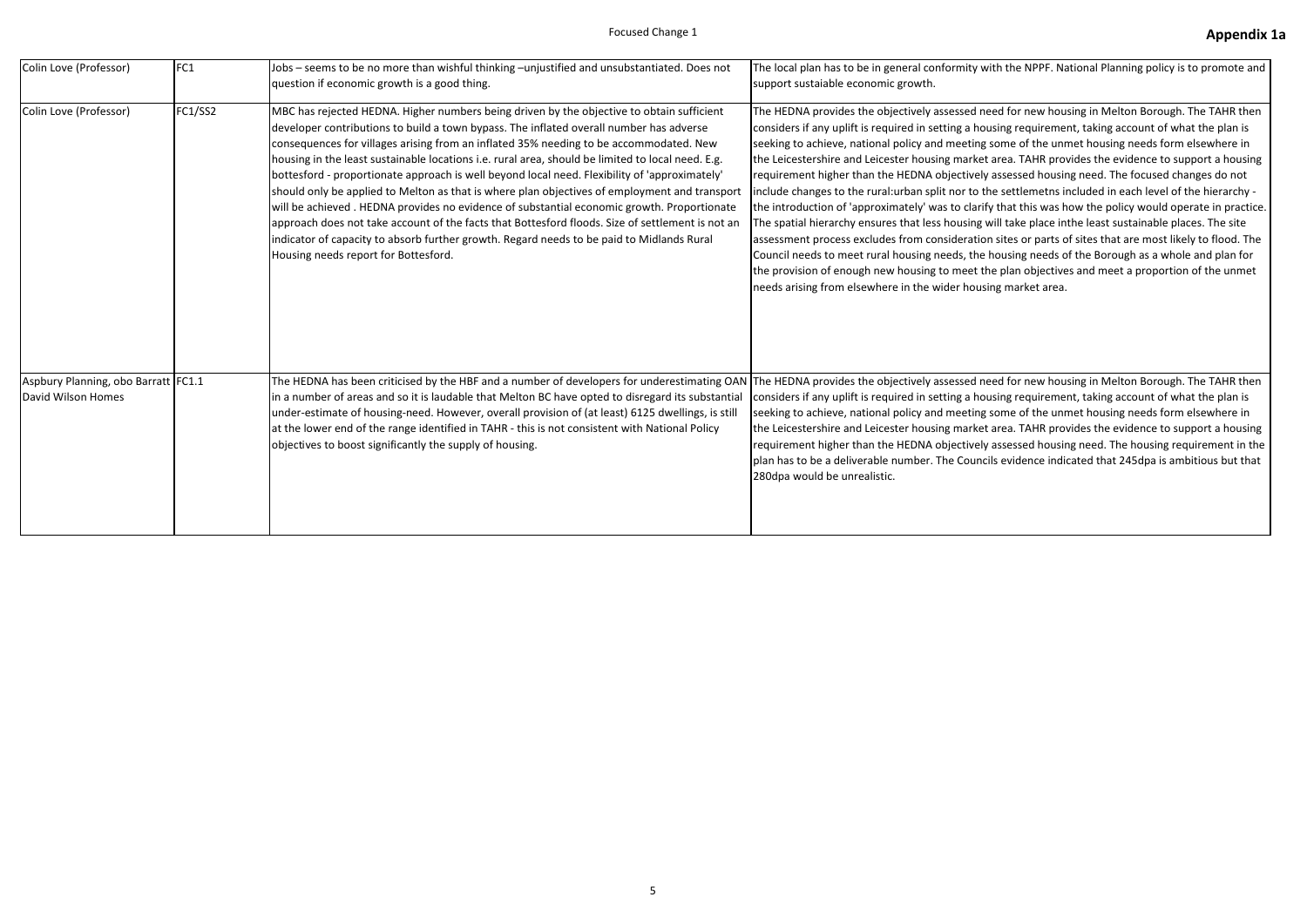| Aspbury Planning, OBO<br><b>Barratt David Wilson Homes</b> | FC1.2          | Support change to Policy SS2, though Barratt David Wilson propose a 60/40 split and further<br>weighting to recognise the size, role and facilities of Bottesford. Partly support changes to Policy<br>SS3. However, OBJECT to the change to the wording of SS3 in respect of deleting 'or' as the final<br>word in criteria 1, as it makes the policy too restrictive by requiring any/ every unallocated site<br>to conform to a community led strategy or housing or economic needs assessment. The Borough<br>is likely to continue to struggle to deliver housing numbers even adopting the Liverpool<br>approach to calculating 5 year housing requirement. MBC should be more pro-active towards<br>other unallocated sites coming forward to meet the minimum provision for the District during<br>the plan period.FC 1.3: OBJECT to the propose Focussed Change to paragraph 4.2.21 of the Local<br>Plan, specifically the statement that Bottesford does not meet its own residual housing<br>requirement, and that the shortfall will be addressed by the surplus capacity in other Service<br>Centres and Rural Hubs. It is astonishing that MBC should seek to limit the capacity of their 2nd<br>and 3rd largest settlements (Bottesford and Asfordby) both in terms of their population and<br>range of local services and facilities, and then redistribute the alleged shortfall to other<br>settlements a quarter of the size (at best) and with substantially fewer facilities and services.<br>BDW are promoting land east of their current Belvoir Road site in Bottesford for 180 dwellings.<br>MBC should maximise the opportunities within its most sustainable settlements and Bottesford<br>is by far the most sustainable of the Service Centres, and the second largest settlement in the<br>Borough. Sites such as Belvoir Road should be coming forward to meet the housing requirement.<br>There is no credible argument to support Bottesford delivering less than its proportionate share<br>of the minimum housing requirement. | Support noted. The focused change was to ens<br>met in the settlements where those needs aris<br>scale of development.                                                                                                                                                 |
|------------------------------------------------------------|----------------|-------------------------------------------------------------------------------------------------------------------------------------------------------------------------------------------------------------------------------------------------------------------------------------------------------------------------------------------------------------------------------------------------------------------------------------------------------------------------------------------------------------------------------------------------------------------------------------------------------------------------------------------------------------------------------------------------------------------------------------------------------------------------------------------------------------------------------------------------------------------------------------------------------------------------------------------------------------------------------------------------------------------------------------------------------------------------------------------------------------------------------------------------------------------------------------------------------------------------------------------------------------------------------------------------------------------------------------------------------------------------------------------------------------------------------------------------------------------------------------------------------------------------------------------------------------------------------------------------------------------------------------------------------------------------------------------------------------------------------------------------------------------------------------------------------------------------------------------------------------------------------------------------------------------------------------------------------------------------------------------------------------------------------------------------------------------|------------------------------------------------------------------------------------------------------------------------------------------------------------------------------------------------------------------------------------------------------------------------|
| <b>Anthony Maher</b>                                       | <b>FC1/SS2</b> | During the core strategy review The Inspector suggested a split of 60:40 between Town and<br>Borough (as the population split was 50:50). So the wording for this should be for the town to<br>have NO MORE than 65% of the housing.                                                                                                                                                                                                                                                                                                                                                                                                                                                                                                                                                                                                                                                                                                                                                                                                                                                                                                                                                                                                                                                                                                                                                                                                                                                                                                                                                                                                                                                                                                                                                                                                                                                                                                                                                                                                                              | The change proposed was to clarify the meaini<br>'up to' or 'at least'. This part of the focused cha<br>Icoal plan is a new plan with its own oblectives                                                                                                               |
| Terence Joyce                                              | FC1            | Table 4: Residential housing requirements - residual is too high for Somerby, given size and<br>Infrastructure. Respond to local concerns and take Somerby out of Service Centre category.<br>Traffic levels on high street and poor unreliable public transport are given as examples of limited applies. The Council's approach to developme<br>linfrastructure. Jobs – growth of housing is not linked to any evidence of unfilled jobs. The area is opportunties there, but it is also an objective o<br>not industrial. Only build in areas where new workers are needed.                                                                                                                                                                                                                                                                                                                                                                                                                                                                                                                                                                                                                                                                                                                                                                                                                                                                                                                                                                                                                                                                                                                                                                                                                                                                                                                                                                                                                                                                                    | The settlements within each categroy of the se<br>change. The robust and proportionate evidence<br>is often partly achievable through new housing                                                                                                                      |
| Moira Hart                                                 | FC1, 2, 3, SS3 | Long Clawson - The plan doesn't do what the first para of Policy SS3 says, taking no account of<br>evidence provided by the village and reality, taking a one scenario fits all approach to villages.                                                                                                                                                                                                                                                                                                                                                                                                                                                                                                                                                                                                                                                                                                                                                                                                                                                                                                                                                                                                                                                                                                                                                                                                                                                                                                                                                                                                                                                                                                                                                                                                                                                                                                                                                                                                                                                             | All the policies of the plan should be read as a<br>identifies Long Clawson as a sustainable locatic<br>the focused changes. The Council has used a co<br>potential housing sites across the whole Borou<br>availability. The use of unverified information a<br>bias. |

sure that specific local needs for new housing could be se. Any needs assessment could be in proportion to the

ing of 65% and 35%, so that it was clear it did not mean Inges was not a policy change, just a clarification. The and spatial strategy flowing from that.

ettlement hierarchy were not the subject of a focused ce and justification underpinning the draft local plan still nt in the rural area reflects the more limited employment of the plan to promote sustainable communities, and this g development.

whole. Policy SS2 sets out the spatial strategy that on for some housing development. That is not changed by onsistent and proportionate evidence base to assess agh, for suitability, sustainability, achievability and and information only available in one area could introduce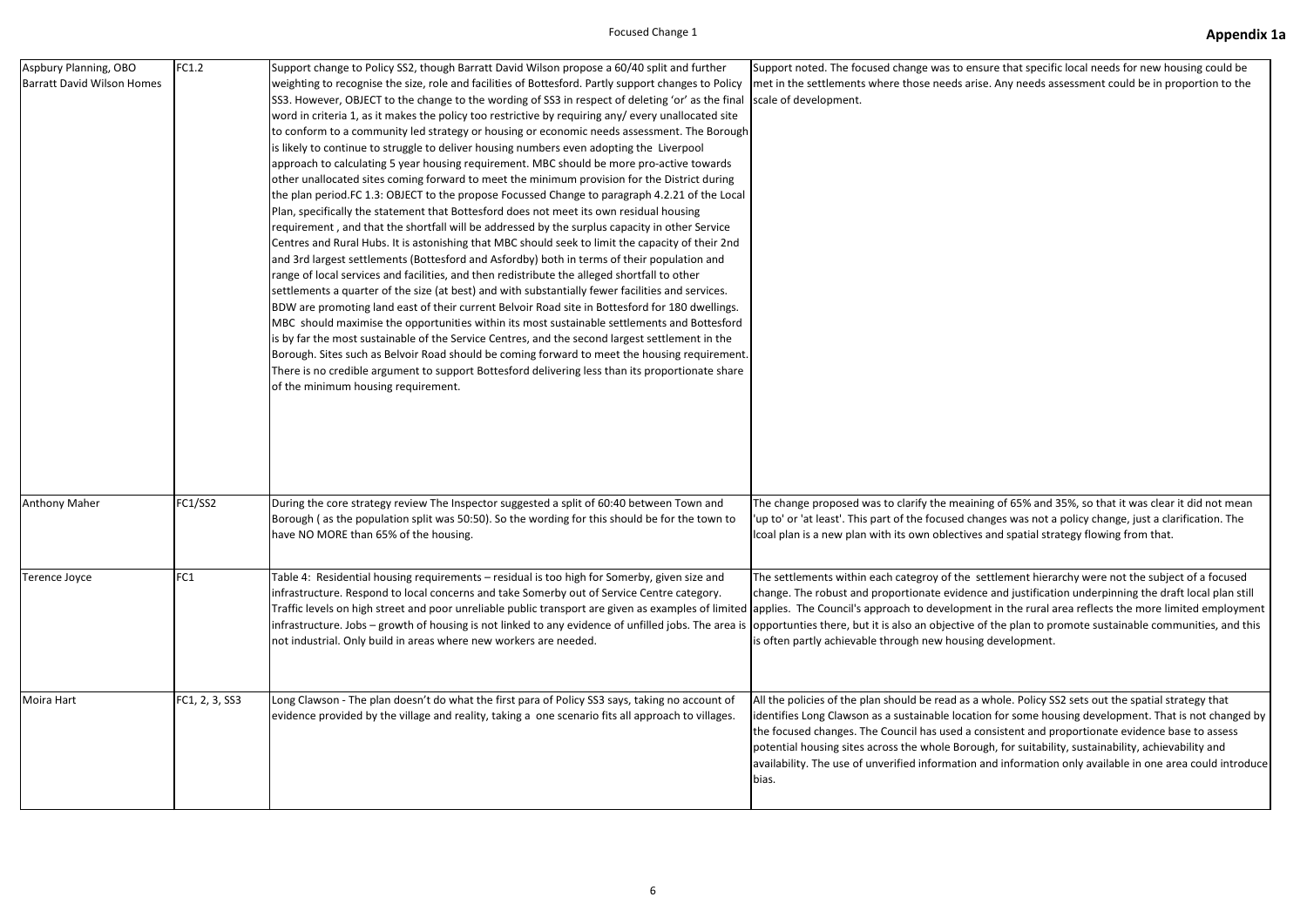| Clawson, Hose and Harby<br>Parish Council | FC1/SS2/C1(a)/C1<br>(b) | Part of SS2 is contradictory with SS2 and SS3 allocating sites despite Neighbourhood Plans being<br>progressed in many areas. Community feedback and evidence on the NP has been afforded no<br>weight in preparing the MLP, with MBC relying on their own evidence. Many Neighbourhood<br>Plans were well advanced at the start of this Focused Changes consultation with some<br>completing Regulation 16 consultation and several more having completed Regulation 14<br>consultation and entering Regulation 16 consultation at a similar time to this Local Plan<br>consultation. MBC are aware of the NP proposals and evidence. The Plan removes the remit of<br>NPs to allocate sites in their area, and all reasonable alternatives haven't been considered. Seek<br>a change that includes a clause in C1(a) and (b) to say that NPs at or beyond Reg 16 should be<br>the source of allocations, provided the minimum target plus reserve contingency is met                                                                                                                                                                                                                                                                                                                                                                                             | The Councils site assessment process and distribut<br>proportionate and robust evidence. There are insta<br>detailed information on aspects of the site assessm<br>not available for the whole of the Borough and has<br>for the area where it is available. The Council's req<br>alternatives is in relation to the strategy. The longe<br>compared to a neighbourhood plan means that sor<br>will consider suggesting modifications to the Local<br>that have reached receipt of Examiners Report stag<br>little weight can be afforded to a NP at Reg 16                                                                                                                                                                                                                                                                                                                               |
|-------------------------------------------|-------------------------|--------------------------------------------------------------------------------------------------------------------------------------------------------------------------------------------------------------------------------------------------------------------------------------------------------------------------------------------------------------------------------------------------------------------------------------------------------------------------------------------------------------------------------------------------------------------------------------------------------------------------------------------------------------------------------------------------------------------------------------------------------------------------------------------------------------------------------------------------------------------------------------------------------------------------------------------------------------------------------------------------------------------------------------------------------------------------------------------------------------------------------------------------------------------------------------------------------------------------------------------------------------------------------------------------------------------------------------------------------------------|-------------------------------------------------------------------------------------------------------------------------------------------------------------------------------------------------------------------------------------------------------------------------------------------------------------------------------------------------------------------------------------------------------------------------------------------------------------------------------------------------------------------------------------------------------------------------------------------------------------------------------------------------------------------------------------------------------------------------------------------------------------------------------------------------------------------------------------------------------------------------------------------|
| Clawson, Hose and Harby<br>Parish Council | FC1.1/SS2/SS3           | There is inadequate objective and convincing evidence for preferring the TAHR annual and<br>aggregate new housing figures, an it will have perverse and harmful effects on the more remote<br>settlements of Long Clawson, Hose and Harby, and the oversupply of housing would be<br>unsustainable. Table 88 of the HEDNA report identifies a Borough-wide Demographic Need of<br>just 134 new homes pa, and has already included additional elements including 20 pa as an<br>"Affordability Adjustment" and 16 pa "to support Economic Growth" to reach the 170pa figure.<br>The NP is at Regulation 16 stage, and the Parish Council wants to work positively with the<br>Borough to meet a justified and reasonable share of housing need, that environmental, traffic<br>and infrastructural constraints in all three villages and which means an over-inflated Housing<br>Requirement is harmful and difficult to accommodate without significant further infrastructure<br>investment. Policies in the MLP should be based on and reflect the requirement in the HEDNA<br>of 170 new dwellings pa (4,250 in total). If this is insufficient to deliver the road and enough<br>affordable housing in Melton, the geographical apportionment should be amended to boost the<br>numbers of new homes in the town. This is a more sustainable solution to FC1.1 | HEDNA sets out the objectively assessment need. 1<br>requirement, when policy considerations and plan<br>guidance indicates LPAs should do. That is true in t<br>where the housing requirement is apportioned, bu<br>the focused changes, except to clarify the nature o<br>alternatives to the spatial strategy were considered<br>the HEDNA figures proposed would significantly un<br>respect of which there appears broad consensus. It<br>favoured, as opposed to other parts such as the fig<br>the Plan's objectives and the content of NPPF para<br>that their Local Plan meets the full, objectively asse<br>use of 170 p.a would remove the opportunity to ac<br>which in turn would mean no, or a very small quan<br>around the town due to the evidence establishing<br>strategic intervention is required to address it. It w<br>the Borough's more sustainable settlements. |
| Savills on behalf of<br>Worthearly Ltd    | FC1.2 / SS2             | SUPPORT: support the delivery of most growth in the main urban area. Agree that the role and<br>sustainability of Melton Mowbray will be significantly enhanced by more housing and<br>employment, including the re-use of brownfield sites, and by providing necessary infrastructure.<br>From the evidence base presented we consider Policy SS2 and FC1.2 to be sound and in<br>compliance with legal requirements. FC4.1 - support & suggest site can come forward for<br>housing earlier that plan anticipates.                                                                                                                                                                                                                                                                                                                                                                                                                                                                                                                                                                                                                                                                                                                                                                                                                                               | Support and timing of availability suggested noted.                                                                                                                                                                                                                                                                                                                                                                                                                                                                                                                                                                                                                                                                                                                                                                                                                                       |
| <b>Adam Murray</b>                        | FC1                     | Support removal of definitive limits to quantum of development on unallocated sites and<br>recognition that targets in SS2 area minimum.                                                                                                                                                                                                                                                                                                                                                                                                                                                                                                                                                                                                                                                                                                                                                                                                                                                                                                                                                                                                                                                                                                                                                                                                                           | Support noted.                                                                                                                                                                                                                                                                                                                                                                                                                                                                                                                                                                                                                                                                                                                                                                                                                                                                            |

ibution of housing requirement are based on its own instances where local communities have provided more essment, but as this comparable level of information is has not been validated, it could introduce bias to use it requirement in respect of consideration of reasonable onger length of time it takes to prepare a local plan t some NPs will start later and finish earlier. The Council ocal Plan Inspector during the examination for any NPs stage or later. National guidance indicates that relatively

ed. This can be different to the Borough's housing rlan objectives are taken into account, which government in this case, as set out in TAHR. The spatial strategy is but this element of Policy SS2 has not been changed by re of the urban:rural 65:35 split. The reasonable lered at an earlier stage of plan preparation. Reliance on y undermine the aims and objectives to the Plan, in us. It is also unclear what that aspects of HEDNA has been e figure at Table 40 (affordable housing bearing ion mind para 47 "[LPA's should]use their evidence base to ensure assessed needs for market and affordable housing. The to address the infrastructure issues in Melton Mowbray uantity, of development could be accommodated in or ing that a sever highways situation exists and that a . It would therefore need to be distributed elsewhere in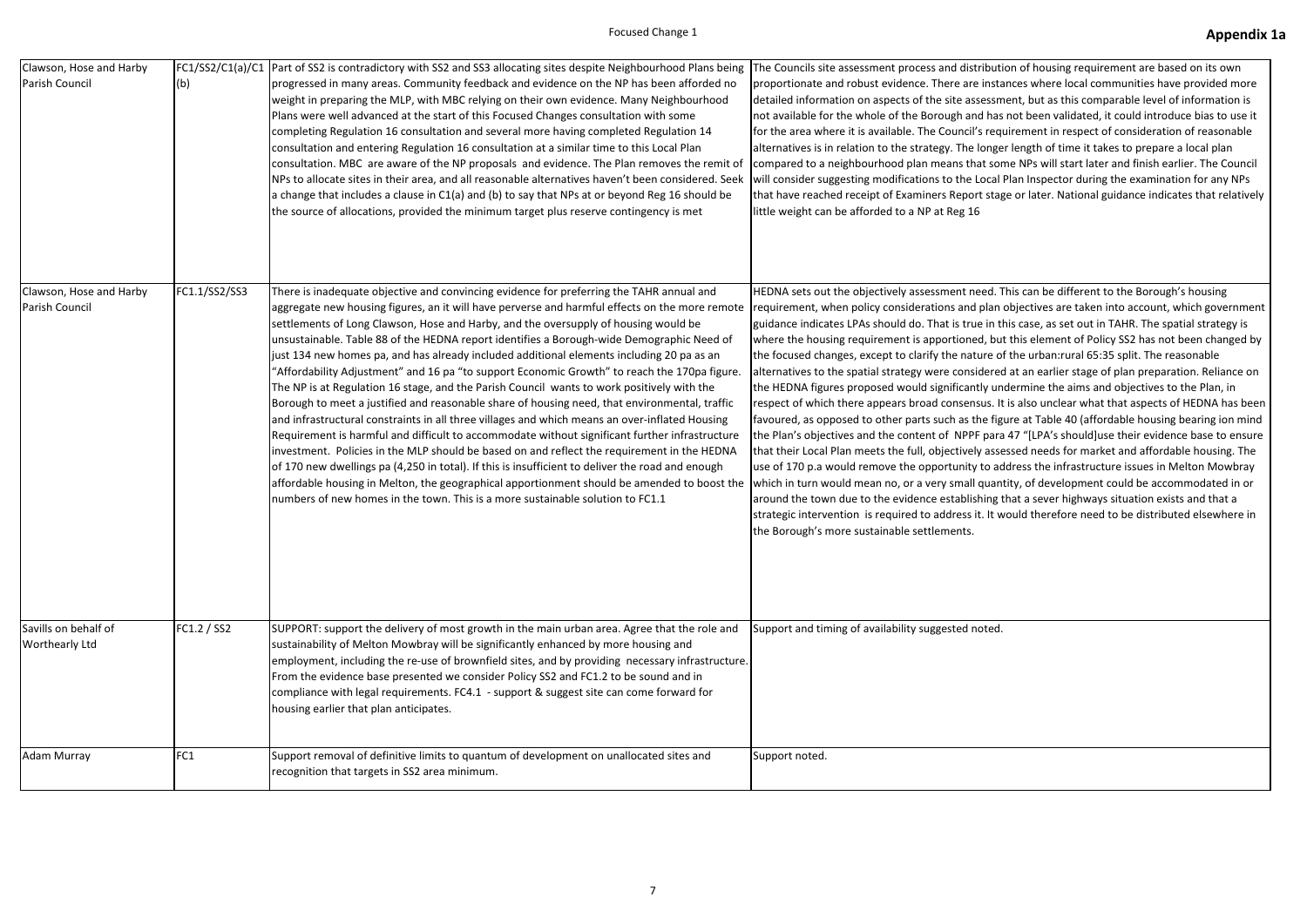| Julie Moss (Bottesford Forum) FC1 | Development projection                                                                           | Version 3 is correct (orange: peaking between 2   |
|-----------------------------------|--------------------------------------------------------------------------------------------------|---------------------------------------------------|
|                                   | What is the correct understanding of projection (3 alternatives presented)                       | the Five Year Land Supply and Housing Trajecto    |
|                                   | Can Melton Borough Council explain which of the above two projections are valid or is            | for the entire plan period up to 20136 and iof s  |
|                                   | there an alternative explanation for the development rate through to 2036 being front-loaded?    | to add more. The Plan will of course be subject   |
|                                   | Do Melton Borough Council believe there will be such a low development profile in the<br>2.      | the area and will obtain legal 'primacy' under s  |
|                                   | latter part of their 25-year plan?                                                               | applications. Applications contrary to the Plan \ |
|                                   | How will Melton Borough Council control or reject any large (non-windfall)<br>3.                 | prevailing at the relevant time. Windfall is acco |
|                                   | developments in the latter part of their 25-year plan?                                           | of deducting them (522 (9%)) prior to allocating  |
|                                   | Although the development figures for Bottesford include the windfall applications<br>4.          | development projections within the Five Year L    |
|                                   | completed from 2011-2017, why has Melton Borough Council not included any windfall               | 2017)                                             |
|                                   | development projections from 2018-2036?                                                          |                                                   |
|                                   |                                                                                                  | The Highway Authority has been consulted at e     |
|                                   | <b>Traffic and road safety</b>                                                                   | safety issues. Thy have advised that incrementa   |
|                                   | Concerns about increased traffic flow; off and on street parking; High Street and Barkestone     | these can be secured through the normal plann     |
|                                   | Lane leading to the schools is already in a dangerous state with cars and school buses causing   | assessments, conditions, s106/278 obligations     |
|                                   | gridlock at peak travelling times.                                                               | development proposed in Bottesford and as su      |
|                                   | What will Melton Borough Council do to alleviate traffic congestion and address road             | Agency have similarly been consulted in view of   |
|                                   | 5.<br>safety concerns in the village?                                                            | barriers.                                         |
|                                   |                                                                                                  |                                                   |
|                                   | In Spring 2016 Melton Borough Council agreed to investigate if development sites had<br>6.       |                                                   |
|                                   | highway road safety problems. Has this been undertaken, what were the results and how has it     |                                                   |
|                                   | affected the Melton Local Plan?                                                                  |                                                   |
|                                   |                                                                                                  |                                                   |
|                                   |                                                                                                  |                                                   |
|                                   |                                                                                                  |                                                   |
|                                   |                                                                                                  |                                                   |
| Julie Moss (Bottesford Forum) FC1 | <b>Local services</b>                                                                            | Health, Education, Police, LRFS and other servi   |
| (cont)                            | Concerns about the ability of local service providers to expand to continue to service a greater | Plan,. None have advised that their capacity is r |
|                                   | population.                                                                                      | of growth. 'Focussed Changes' proposes a redu     |
|                                   | A minimum of 1500 additional residents in the villages of the parish increases the overall       | which can only assist with these issues.          |
|                                   | population by 42% making Bottesford a small town with circa 5100 residents.                      | Provision for provision for expansion of capacit  |
|                                   | Question                                                                                         |                                                   |
|                                   |                                                                                                  | and their own powers e.g powers under the wa      |
|                                   | How does Melton Borough Council plan to ensure that local services meet the<br>7.                | i.e. commercial services, will be supported by g  |
|                                   | development growth and associated population increase?                                           |                                                   |
|                                   |                                                                                                  |                                                   |
|                                   |                                                                                                  |                                                   |
|                                   |                                                                                                  |                                                   |

219 -2017 before receding lo to low levels, as set out in ory Position (30th May 2017). The Plan makes provision sites are used in earlier parts there are no plans at present t to review (see policy SS6). The Plan will form the DPD for s 38(6) of the P &CP Act 2004 for the determination of will be subject to its content and material considerations prevalent at the housing supply calculations by means g specific sites. Windfall is included within the Land Supply and Housing Trajectory Position (30th May

every stage of the Plan and has not identified capacity or al highways improvements may be necessary and that ning application process by means of transport etc. the Focussed Changes reduce the quantity of ich reduces the impact on these issues. The Highways of proximity to the A52 and have also not identified

ice providers have been consulted at each stage of the not,, or cannot be expanded, to serve the proposed level iced level of growth in Bottesford that previous iterations,

ty would be secured through normal provisions , e.g. s106 ater and sewerage acts, tax precepts etc). Other services, growth and would be dependant on market conditions.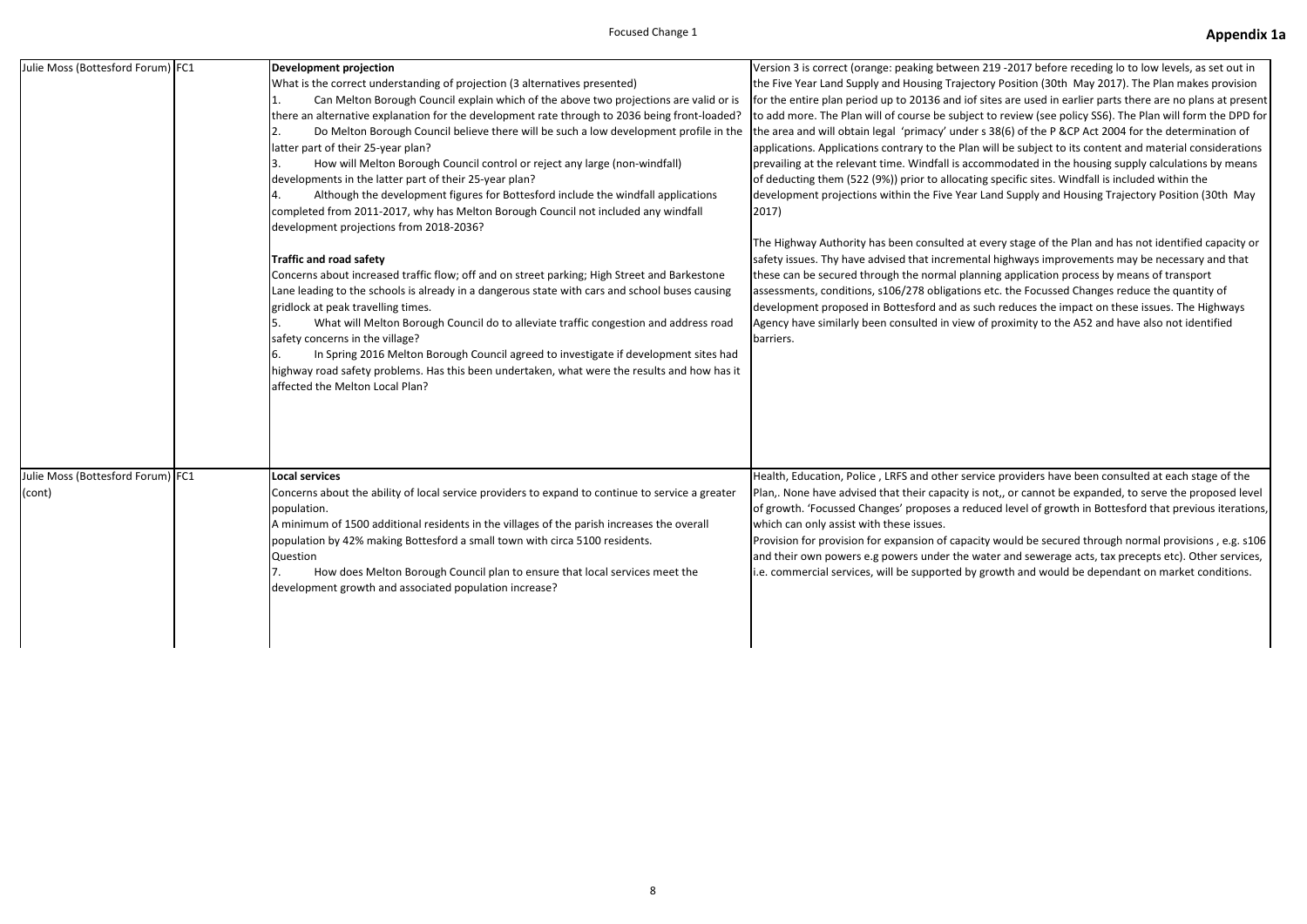| Julie Moss (Bottesford Forum) FC1           | Public transport                                                                                                                                                                                                                                                                                                                                                                                                                                                                                                                                                                                                                                                                                                                                                                                                                                                                                                                                                                                                                                                                                                                                                                                                                                                                                     | Public Transport providers have been consulted                                                                                                                                                                                                                                                                                                                                                                                                                                                                                       |
|---------------------------------------------|------------------------------------------------------------------------------------------------------------------------------------------------------------------------------------------------------------------------------------------------------------------------------------------------------------------------------------------------------------------------------------------------------------------------------------------------------------------------------------------------------------------------------------------------------------------------------------------------------------------------------------------------------------------------------------------------------------------------------------------------------------------------------------------------------------------------------------------------------------------------------------------------------------------------------------------------------------------------------------------------------------------------------------------------------------------------------------------------------------------------------------------------------------------------------------------------------------------------------------------------------------------------------------------------------|--------------------------------------------------------------------------------------------------------------------------------------------------------------------------------------------------------------------------------------------------------------------------------------------------------------------------------------------------------------------------------------------------------------------------------------------------------------------------------------------------------------------------------------|
| (cont)                                      | Public transport is poor. The ever-decreasing bus service is unlikely to improve with the route to<br>Melton being so tortuous and takes so long that it is not preferred over car travel. Other routes<br>to Bingham, Grantham, Nottingham and Newark, being the preferred locations for employment,<br>retail and leisure activities, are virtually non-existent placing a greater reliance on the car and<br>therefore the associated impact covered above. The bus service to Grantham is reasonable but<br>is limited in the evening and Saturdays and does not run on Sundays, again placing a greater<br>reliance on the car.<br>The train service is inadequate being two-hourly for much of the day and non-existent in the late<br>evening and there are currently no definitive plans to allow more trains to stop at Bottesford.<br>The current frequency and convenience of the bus and train services are unlikely to persuade<br>residents of any new development to use public transport rather than their cars.<br>Question<br>What consultation has Melton Borough Council done to ensure neighbouring<br>17.<br>authorities will co-operate to improve public transport for Bottesford and neighbouring villages<br>in order to maintain its' sustainability as a Service Centre? | incentive for improving/maintaining provision.                                                                                                                                                                                                                                                                                                                                                                                                                                                                                       |
| Julie Moss (Bottesford Forum) FC1<br>(cont) | <b>Environment</b><br>Concerns relating to the impact of pollution resulting from the large increase in the number of<br>vehicle movements around the centre of Bottesford, especially around the High Street,<br>Grantham Road and Barkestone Lane areas. It is likely that this will increase to double this<br>volume by 2025 if the planned development numbers go ahead.<br>There is very little Grade 2 agricultural land in the Melton Borough, however a significant<br>lamount of this exists in and around Bottesford Parish.<br>Questions<br>20.<br>Can Melton Borough Council evidence how they have investigated the impact of<br>pollution in the critical areas of Bottesford and how they intend to address this health risk?<br>Can Melton Borough Council explain why they have chosen land for preferred<br>21.<br>development that is prime (Grade 2) agricultural land?                                                                                                                                                                                                                                                                                                                                                                                                         | The Focussed Changes do not propose to doubl<br>increase in traffic. There is no known clean air is<br>demonstrate it will arise as a result of the level<br>reduced level of growth in Bottesford that prev<br>Agricultural land quality has been one of the fac<br>sites alongside a range of others. Where higher<br>incorporated into the 'suitability factors' to pro<br>informed selection. The housing site assessmen<br>relevant range of sustainability, suitability and a<br>adequate and proportionate evidence, as per N |

d at each stage of the Plan. Population growth creates an

ble the population nor would there be a commensurate issues in Bottesford nor has evidence been produce to l of growth proposed. 'Focussed Changes' proposes a vious iterations, which can only assist with these issues.

actors taken into account in the individual assessments of r grade land has been identified it is recognised and oduce the final 'scores' and comparison of sites that nts underpinning Focused Change 4 are based upon a achievability factors. The Council consider this to be NPPF para. 158.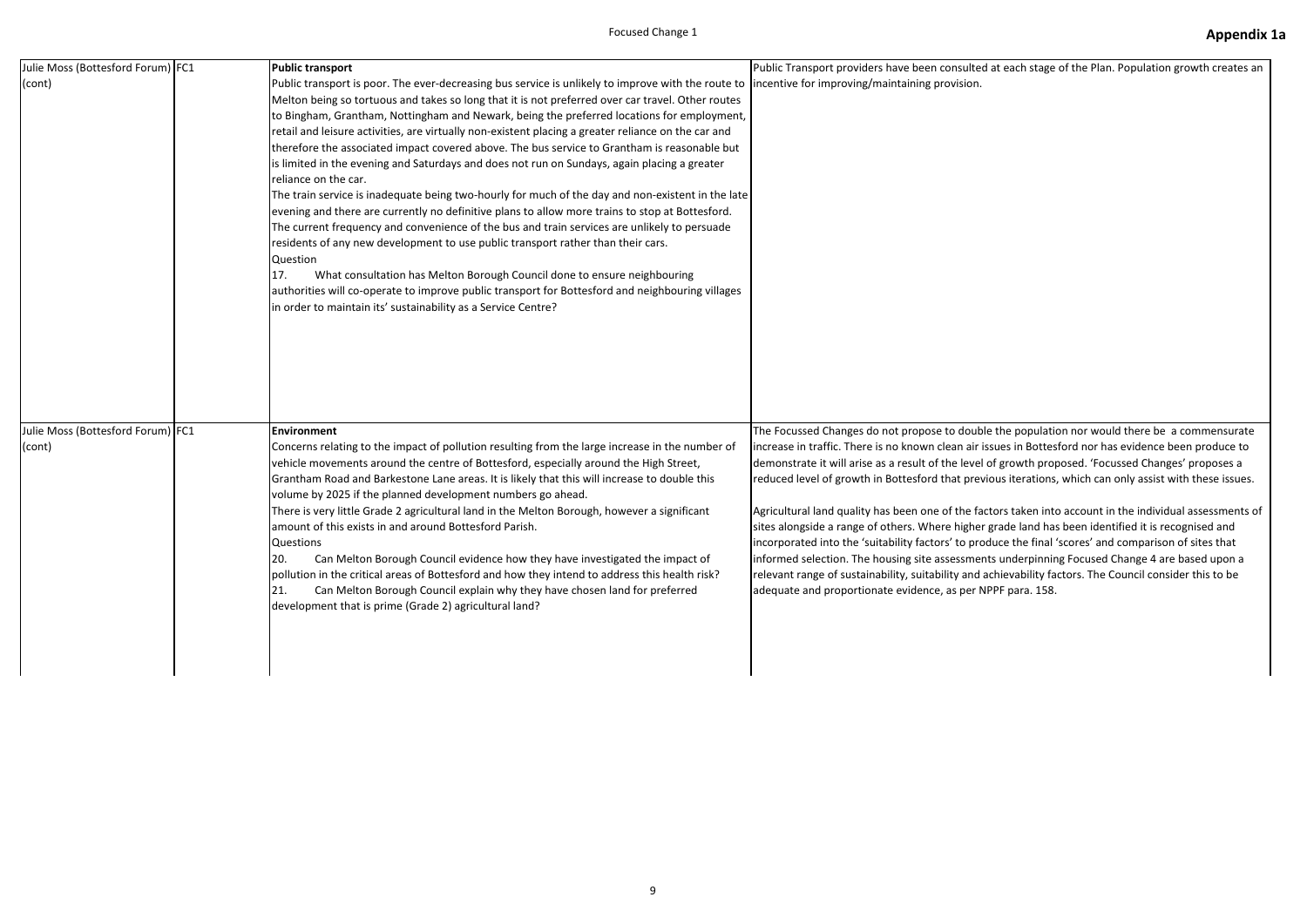| Julie Moss (Bottesford Forum) FC1 | Location and sustainability                                                                                                                | The allocation to Bottesford proposed by 'Focu      |
|-----------------------------------|--------------------------------------------------------------------------------------------------------------------------------------------|-----------------------------------------------------|
| (cont)                            | Question whether Bottesford is appropriately identified as a Rural Service Centre for the                                                  | larges allocation of the villages owing to its exis |
|                                   | Borough. Villages closer to Melton are more sustainable due to proximity of work opportunities,                                            | Melton Mowbray in the 'settlement hierarchy'.       |
|                                   | retail, health services, transport links, emergency service access, significantly reduced flood risk                                       |                                                     |
|                                   | and access to secondary education. The HEDNA produced in January 2017 identified a household The HEDNA sets out an OAN figure derived fror |                                                     |
|                                   | growth in Melton Borough of 14.4% between 2011 and 2036, being 3106 houses (equivalent of                                                  | Area. There are however a wider range of local      |
|                                   | 6707 population growth). Bottesford is planned to increase by 504 houses during the period                                                 | target and have been considered in the TAHR R       |
|                                   | 2011-2036.                                                                                                                                 | Plan's strategic objectives, including in deliverir |
|                                   | Why has Bottesford been identified as the most appropriate location for the most<br>24.                                                    | Melton Mowbray Transport Strategy; alignmen         |
|                                   | significant element of the rural allocation when the indications are that the proposed Melton                                              | supporting local service provision; and providin    |
|                                   | Local Plan does not offer a sustainable environment in which to place such significant                                                     | HMA. These are relevant factors in bringing the     |
|                                   | development volume?                                                                                                                        | The 245 dpa housing requirement is influenced       |
|                                   | Can Melton Borough Council provide evidence that investigations<br>25.                                                                     | objectives as above, It is also planned for to pro  |
|                                   | have been carried out into the needs and impact relating to traffic, schools, health facilities,                                           | housing needs, which is relevant in view of the     |
|                                   | shopping, leisure, infrastructure and employment associated with the estimated population                                                  | unmet need. This is et out in the evidence and      |
|                                   | growth, together with the associated actions to mitigate the impact on the residents of                                                    | document) http://docs.melton.gov.uk:8080/W.         |
|                                   | Bottesford village?                                                                                                                        | 844307.pdf?extension=.pdf&id=844307&locati          |
|                                   | If the HEDNA report of 2017 highlighted an expected growth of 3106 houses in Melton<br>26.                                                 | &pageCount=1                                        |
|                                   | Borough, why is Melton Borough Council still projecting a 6125 housing growth in the Melton                                                |                                                     |
|                                   | Local Plan?                                                                                                                                |                                                     |
|                                   | If the HEDNA report of 2017 highlighted an expected growth of 14.4% in houses for<br>27.                                                   |                                                     |
|                                   | Melton Borough, why is Melton Borough Council projecting over 30% housing growth for                                                       |                                                     |
|                                   | Bottesford?                                                                                                                                |                                                     |
|                                   |                                                                                                                                            |                                                     |
|                                   |                                                                                                                                            |                                                     |
|                                   |                                                                                                                                            |                                                     |
|                                   |                                                                                                                                            |                                                     |
|                                   |                                                                                                                                            |                                                     |

Issed Changes' is 324 (net). It is proposed to receive the sting size and range of facilities, which are second only to

m a consistent assessment across the Housing Market I considerations which are relevant in setting the housing Report and Addendum. These include aligning to the ng affordable housing for local people; the delivery of the It of the Plan's housing and economic strategies; ng flexibility to meet unmet needs from other parts of the e evidence base together to determine the plan target. I by policy considerations which relate to the plan's ovide flexibility to meet the NPPF obligation unmet declarations from Leicester CC and OWBC regarding consideration of all factors (not simply one part of one /AM/doc/Report-

ion=volume1&appid=2030&contentType=application/pdf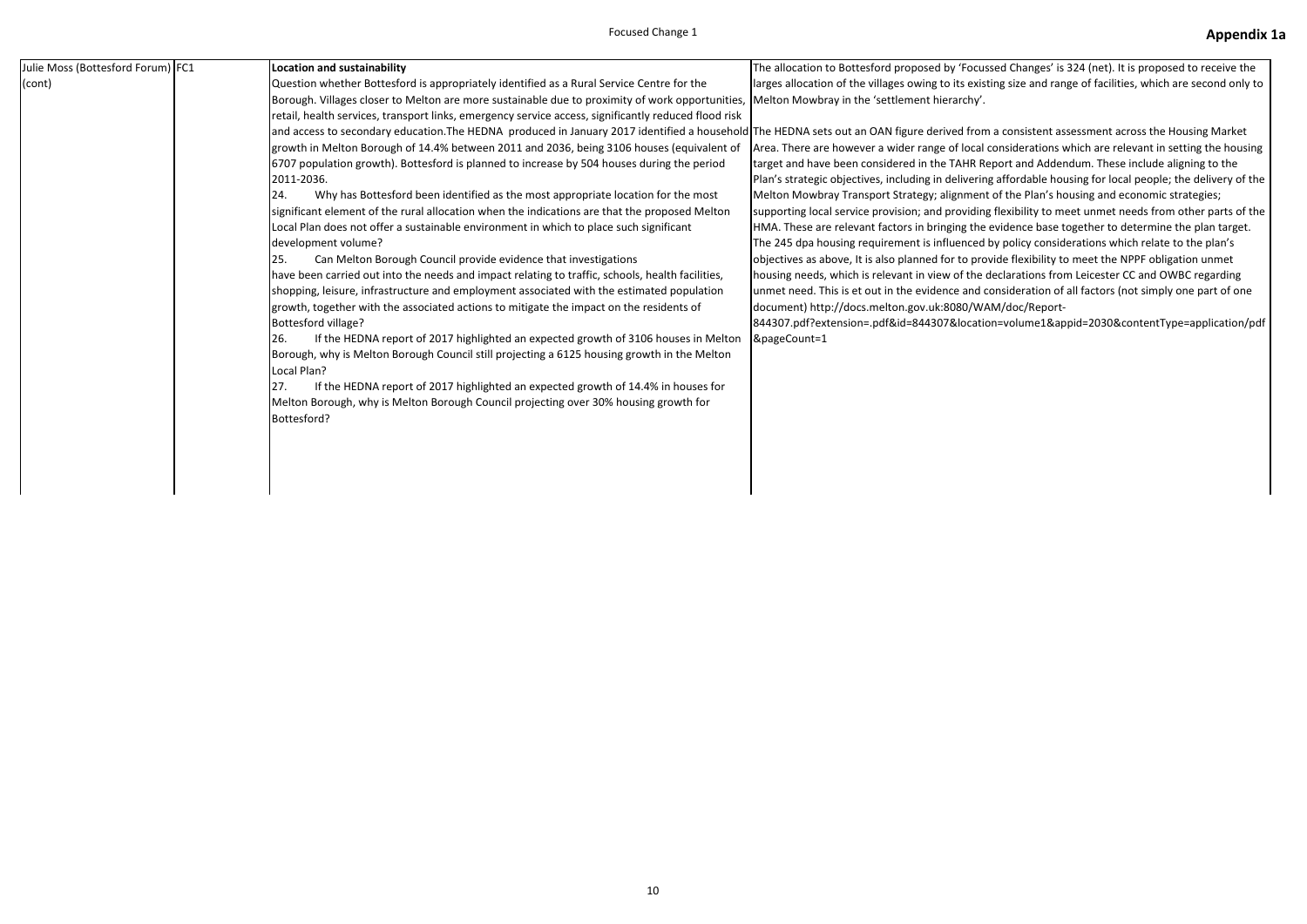| Sarah Allsopp (obo DLP | SS <sub>2</sub> | 280 dpa is necessary to meet the economic and social aspirations of the plan; the fact that it is                                                 | This representation is framed in similar terms to   |
|------------------------|-----------------|---------------------------------------------------------------------------------------------------------------------------------------------------|-----------------------------------------------------|
| Consultants)           |                 | different to that previously consulted upon should not be used to justify a lower housing                                                         | MELTON LOCAL PLAN: HOUSING REQUIREMENT              |
|                        |                 | requirement. Evidence to justify why a housing requirement of 245 dpa has been chosen over                                                        | evidence is considered. 245 was considered to I     |
|                        |                 | 280 dpa is needed. A detailed rehearsal of the content of TAHR is provided. A detailed rehearsal                                                  | positive and negative effects it presented. The h   |
|                        |                 | of the findings of SA addendum 2017 provided, the SA itself which concluded that Option 3 (280                                                    | affordable housing, is not deliverable in that it v |
|                        |                 | dpa) performs more positively than Option 2. Plan considered unsound as:                                                                          | to sustain this rate of delivery. The TAHR Repor    |
|                        |                 | . It does not meet objectively assessed development requirements, most notably affordable                                                         | times over the last 22 years. It outlined that this |
|                        |                 | housing needs;                                                                                                                                    | pa which is comparable with what has been ach       |
|                        |                 | • The strategy is not in accordance with the findings of the SA - option 3, to deliver 280 dpa was (9.9% pa which the Housing White Paper envisag |                                                     |
|                        |                 | found to perform more positively than Options 1 or 2 but has been not been taken forward by                                                       | As the Council's Housing Trajectory shows, the      |
|                        |                 | the Council, and no reasons provided; and                                                                                                         | requires an average of 317 dpa (2016 forwards,      |
|                        |                 | • The plan is not consistent with NPPF which seeks to boost significantly the supply of housing                                                   | characteristics, as evidenced in the HEDNA, this    |
|                        |                 | and ensure that Plans meets the full, objectively assessed need for affordable housing                                                            | TAHR Addendum (Para 6.23) that it would be ur       |
|                        |                 | (paragraph 47).                                                                                                                                   | dpa.                                                |
|                        |                 | The Council should identify a housing requirement of 280 dpa, to meet objectively assessed                                                        | Whilst 245 dpa this will not meet the affordable    |
|                        |                 | development and infrastructure requirements (most notably affordable housing) and boost                                                           | TAHR Addendum and SA to higher housing prov         |
|                        |                 | significantly the supply of housing in the Borough. It will provide a step-change in the delivery of                                              | impact from higher affordable delivery in Optio     |
|                        |                 | housing required by NPPF. This would be the most appropriate strategy having regard to the                                                        | not deliverable. It is clear that higher overall ho |
|                        |                 | alternatives assessed in the Council's own evidence base. Consequently Policy SS2 should be                                                       | West Norfolk v Elm Park Holdings confirms that      |
|                        |                 | revised to state: 'Provision will be made for the development of at least 7,000 homes and some                                                    | undeliverable from a market perspective.            |
|                        |                 | 51 hectares of employment land between 2011 and 2036 in Melton Borough'                                                                           |                                                     |
|                        |                 |                                                                                                                                                   |                                                     |
|                        |                 |                                                                                                                                                   |                                                     |
|                        |                 |                                                                                                                                                   |                                                     |
|                        |                 |                                                                                                                                                   |                                                     |
|                        |                 |                                                                                                                                                   |                                                     |
|                        |                 |                                                                                                                                                   |                                                     |
|                        |                 |                                                                                                                                                   |                                                     |

to the discussion in the evidence document 'DRAFT' TS' in which a range of housing requirements from the be the preferred option on the basis of the balance of higher level of 280 dpa, whilst it would deliver more would be unrealistically ambitious to expect the market ort (Section 7) outlined that 245 dpa had been achieved 3 is would represent a growth rate in housing stock of 1.0% hieved historically in similar areas and above the  $0.8$  – ges nationally.

residual requirement over the rest of the plan period implying a growth rate of 1.2% pa). Given the market is clearly ambitious. This reinforces the conclusion in the Inrealistically ambitious to sustain delivery above 245

Ineed in full, consideration has been given through the vision. Notwithstanding that the SA found a positive on 3 (280 dpa) the TAHR Addendum found that this was ousing provision has been considered. The Kings Lynn & If it is reasonable to reject the higher option as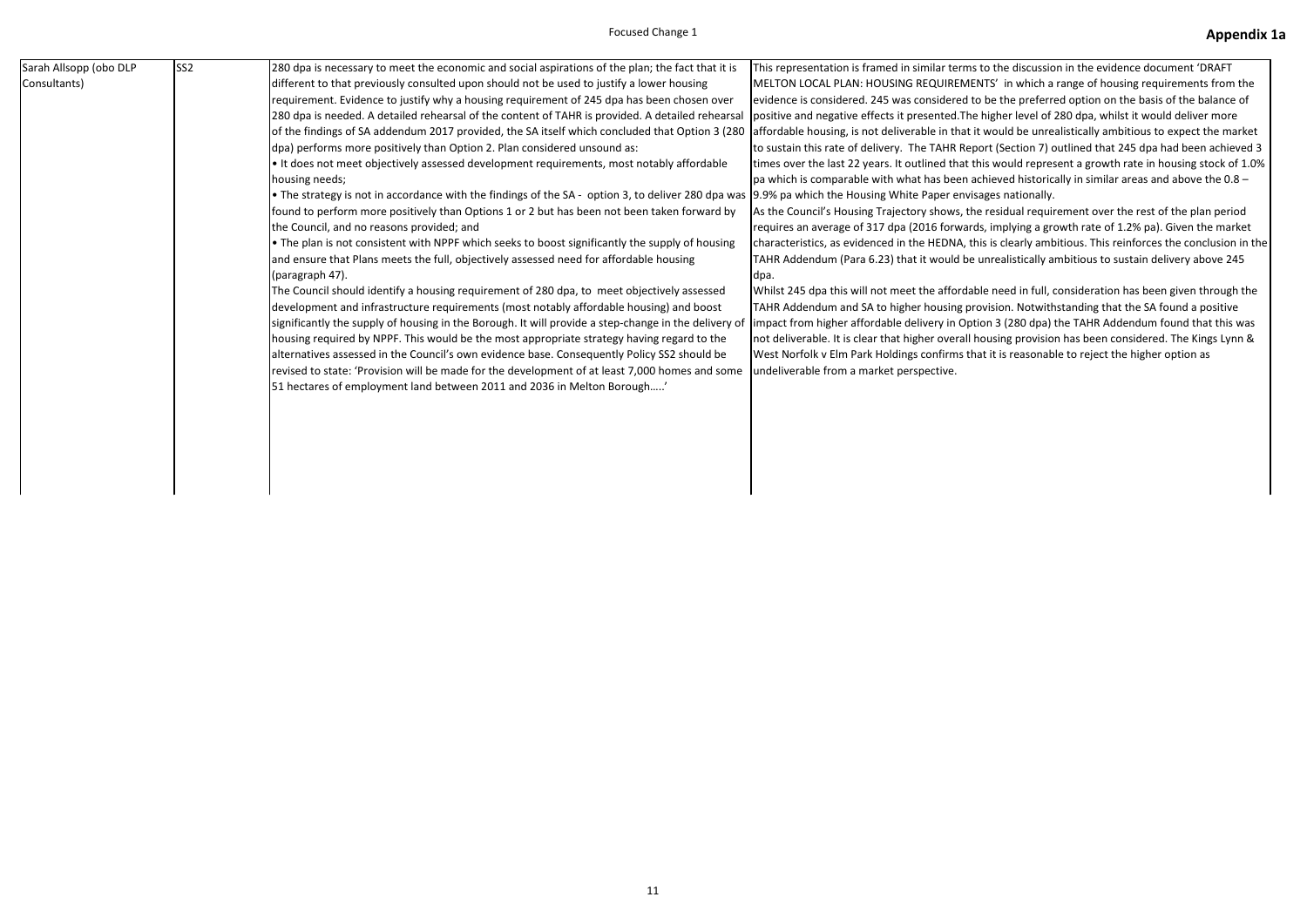| Justin Cove (obo Richborough   FC1.2 (SS2 & SS3) |                     | Focussed Change FC1.2: Policy SS2 Development Strategy and Policy SS3 Sustainable                                                              | The NP concerned has not yet come into force a    |
|--------------------------------------------------|---------------------|------------------------------------------------------------------------------------------------------------------------------------------------|---------------------------------------------------|
| Estates)                                         |                     | Communities                                                                                                                                    | content t consented and questions regarding to    |
|                                                  |                     | Object because of concerns outlined regarding Neighbourhood Plans. These comprise High Court will adjudicate.                                  |                                                   |
|                                                  |                     | decisions in which convey that:                                                                                                                | SS2 advises that support will be given to NP's w  |
|                                                  |                     | • An NP can come into force at any time and that can include in advance of an LP                                                               | differences in content do not benefit from this s |
|                                                  |                     | • any conflicts that may arise between policies in the emerging neighbourhood plan and Local                                                   |                                                   |
|                                                  |                     | Plan must be resolved by the decision maker favouring the policy which is contained in the last                                                |                                                   |
|                                                  |                     | document to become part of the development plan.                                                                                               |                                                   |
|                                                  |                     | And:                                                                                                                                           |                                                   |
|                                                  |                     | • the question of whether two plans are in general conformity is a matter of planning judgement                                                |                                                   |
|                                                  |                     | and the guidance does allow for a degree of flexibility so was not considered to be a sound                                                    |                                                   |
|                                                  |                     | reason to challenge the decision.                                                                                                              |                                                   |
|                                                  |                     | . where policies in a local plan could be considered to be redundant (for example the Local Plan                                               |                                                   |
|                                                  |                     | period has expired) they could be disregarded for the purposes of considering the requirement                                                  |                                                   |
|                                                  |                     | of general conformity.                                                                                                                         |                                                   |
|                                                  |                     | The Frisby NP is more advanced that the Melton LP and allocates only one of the site identified                                                |                                                   |
|                                                  |                     | in the LP (Great Lane, plus an extension to it). The Local Plan must adequately take into account                                              |                                                   |
|                                                  |                     | the findings of the emerging Neighbourhood Plan. There is no reference in SS2 or SS3 to                                                        |                                                   |
|                                                  |                     | situations where a Neighbourhood Plan is already in place.                                                                                     |                                                   |
|                                                  |                     |                                                                                                                                                |                                                   |
|                                                  |                     |                                                                                                                                                |                                                   |
|                                                  |                     |                                                                                                                                                |                                                   |
|                                                  |                     |                                                                                                                                                |                                                   |
| Christopher Jesson (obo JGP                      | FC1.2               | Supports removal of site size thresholds. However, the requirement to meet all the criteria is                                                 | As Policy SS3 is about exceptions to allocated si |
| Properties Ltd)                                  |                     | unsound. Seeks replacement of 'and' between each criteria with 'or'.                                                                           | reasonable.                                       |
|                                                  |                     | Suggests that the Council has not considered earlier reps made about growth in rural                                                           | The changes to Policy SS3 are a response to con   |
|                                                  |                     | settlements, and refers to criteria for candidacy for rural hubs to support an argument for                                                    | The focused changes did not change the hierarc    |
|                                                  |                     | inclusion of Burton Lazars as a Rural Hub, and set out the reasons why two sites there are                                                     | suitability of the sites suggested are made here. |
|                                                  |                     | suitable for development.                                                                                                                      |                                                   |
|                                                  |                     |                                                                                                                                                |                                                   |
|                                                  |                     |                                                                                                                                                |                                                   |
| Michelle Galloway (obo                           | FC1.1               | Support                                                                                                                                        | Noted.                                            |
| Davidsons), Pegasus (Guy                         |                     |                                                                                                                                                |                                                   |
| Longley),                                        |                     |                                                                                                                                                |                                                   |
| Adam Murray (obo Leicester                       | FC <sub>1</sub>     | Support                                                                                                                                        | Noted.                                            |
| Diocesan Board of Finance)                       |                     |                                                                                                                                                |                                                   |
|                                                  |                     |                                                                                                                                                |                                                   |
| <b>Adam Murray</b>                               | FC1                 | Support                                                                                                                                        | Noted.                                            |
| Catherine Jennings                               | <b>FC1 SS3, SS2</b> | Is it consistent with national policy to allow greenfield sites to come forward as windfalls? Policy                                           | The focused changes did not change this aspect    |
|                                                  |                     | is still too open ended and unco-ordinated. Suggest more greenfield sites should be allocated                                                  | NPPF does not say they are exclusively previous   |
|                                                  |                     | instead of relying on windfalls. Seeks removal of the 'or on the edge of existing settlements'                                                 | allowance can be made for windfalls.              |
|                                                  |                     | clause, and is concerned that as written, the policy could prevent brownfield windfalls in Melton Brownfield windfalls within Melton Mowbray w |                                                   |
|                                                  |                     | Mowbray coming forward.                                                                                                                        |                                                   |
|                                                  |                     |                                                                                                                                                |                                                   |
| Phill Bamford (Gladman)                          | FC1.2               | The need to create an unambiguous policy to tackle acknowledged housing shortfalls in the                                                      | No focused changes were proposed in response      |
|                                                  |                     | Housing Market Area (HMA) through the allocation of a New Garden Village at Six Hills has not                                                  |                                                   |
|                                                  |                     | been addressed in the Focused Changes.                                                                                                         |                                                   |
|                                                  |                     |                                                                                                                                                |                                                   |
|                                                  |                     |                                                                                                                                                |                                                   |

and results fo Examination are awaited, with some of its to meeting the Basic Conditions, upon which the Examiner

where they are in conformity with the Plan, so clearly the support.

sites, the requirement to meet all criteria is considered

mments about rural settlements. rchy of settlements, so no comments on this or the

t of Policy SS2 and SS3. It is not inconsistent with NPPF, as isly developed land. NPPF para 48 indicates that an

would be permitted by application of NPPF and Policy SS2.

se to this representation.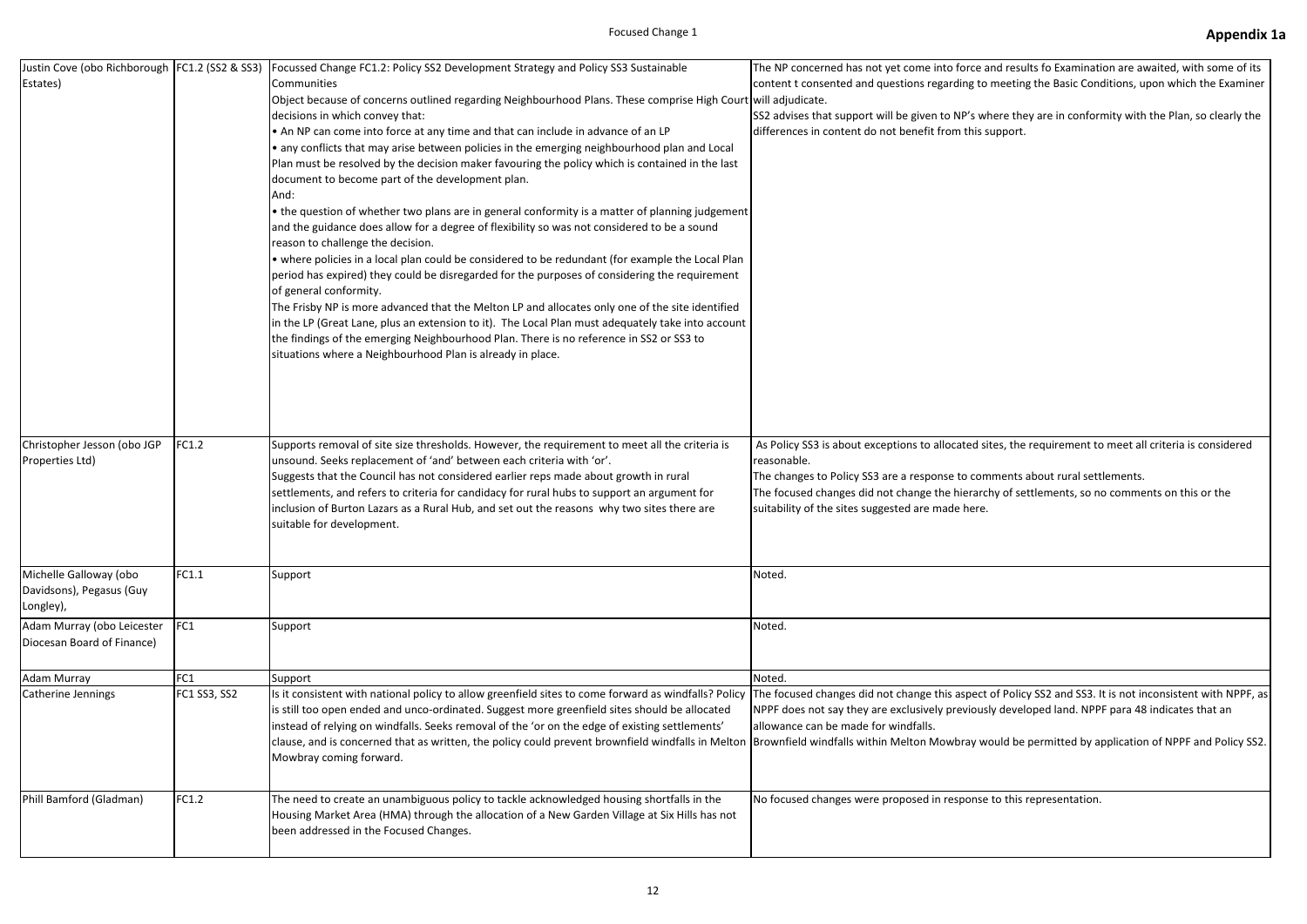| Phill Bamford (Gladman)                                            | FC1          | Support introduction of flexibility into urban: rural split.                                                                                                                                                                                                                                                                                                                                                                                                                                                                      | Noted.                                                                                                                                                                                                                                                                          |
|--------------------------------------------------------------------|--------------|-----------------------------------------------------------------------------------------------------------------------------------------------------------------------------------------------------------------------------------------------------------------------------------------------------------------------------------------------------------------------------------------------------------------------------------------------------------------------------------------------------------------------------------|---------------------------------------------------------------------------------------------------------------------------------------------------------------------------------------------------------------------------------------------------------------------------------|
| Phill Bamford (Gladman)                                            | FC1, FC2     | SA evidence shows that 280dpa is the most sustainable housing option, arising from additional<br>affordable housing delivery. The reduction of affordable housing to 15% in FC2 suggests that a<br>key driver for uplifting the housing requirement above the OAN will only be met at 280dpa.                                                                                                                                                                                                                                     | 245 is the highest housing number of the SA options considered th<br>unrealistic housing requirement was set, it may not result in any n                                                                                                                                        |
| Phill Bamford (Gladman)                                            | FC1.1        | Insufficient flexibility to assist in meeting the unmet housing need identified within the HMA.                                                                                                                                                                                                                                                                                                                                                                                                                                   | The Local Plan has sufficient flexibility to meet needs higher than t<br>need elsewhere is not yet known, it would be premature to identif<br>accommodate this, as it may not ultimately be needed. Policy SS6<br>flexibility is insufficient.                                  |
| Phill Bamford (Gladman)                                            | FC1          | Suggest 280dpa is a policy off housing number, and a true reflection of the OAN. There is no<br>evidence to support the 245dpa. The plan should explain that the OAN referred to is for Melton,<br>and excludes any unmet needs from elsewhere, which would require a further uplift from<br>280dpa.<br>References an appeal decision letter APP/G2435/W/15/3005052, that supports accounting for<br>local economic factors beyond OAN, and provides reasoned arguments to refute Charnwood BCs<br>Pre Submission Draft concerns. | HEDNA 170 dpa is the policy off number. The TAHR document inve<br>for a higher housing number.<br>The HEDNA explains that housing provision above 154dpa will sup<br>and provides headroom to address unmet needs.                                                              |
| Phill Bamford (Gladman)                                            | FC1/SS2      | Reiterate that Six Hills is a viable and deliverable proposal to address the issue of unmet needs<br>from other authorities within the Housing Market Area. Provides an update on propopsals for a<br>settlement of up to 3000 homes at Six Hills, referring to pre-app discussions and community<br>engagement.                                                                                                                                                                                                                  | Noted.                                                                                                                                                                                                                                                                          |
| Phill Bamford (Gladman)                                            | FC1.2, SS2   | Seek a change to SS2 to say housing 'requirement', rather than 'need'.                                                                                                                                                                                                                                                                                                                                                                                                                                                            | Agree. A minor modification will be suggested during Examination.                                                                                                                                                                                                               |
| Phill Bamford (Gladman)                                            | FC1, SS2/SS3 | Delete text citing small site thresholds, to avoid policy being unduly restrictive.                                                                                                                                                                                                                                                                                                                                                                                                                                               | The text provides guidance about the interpretation of the policy a<br>restrictive.                                                                                                                                                                                             |
| Martin Herbert (obo Marsh<br>Trust)<br>Brown & Co (Martin Herbert) | FC1.2. SS2   | Support representations made by Aspbury Planning on behalf of Barratt David Wilson Homes, in Noted. See comments in response to Aspbury Planning obo BDW L<br>respect of land at Bottesford.                                                                                                                                                                                                                                                                                                                                      |                                                                                                                                                                                                                                                                                 |
| Martin Herbert (obo Marsh<br>Trust)<br>Brown & Co (Martin Herbert) | FC1.2. SS3   | Concerned that criterion 1. will prevent development where community is against any<br>development, as the evidence will be difficult to obtain.                                                                                                                                                                                                                                                                                                                                                                                  | The policy allows or flexibility depending on the development prop<br>discretion to decision makers based on the principles of sustainabl                                                                                                                                       |
| Martin Herbert (obo Hill<br>Family)<br>Brown & Co (Martin Herbert) | FC1.1, SS2   | Housing growth projections are understated, and the HEDNA data should be disregarded. The<br>SGP will support a greater level of growth across the district, and the plan fails to boost<br>significantly the supply of housing. A higher growth target in excess of 7,000 dwellings per<br>annum is needed, as reflected by the Council's evidence.                                                                                                                                                                              | The HEDNA is regarded as a robust and credible evidence base. It i<br>the SGP will suggest for Melton - no draft SGP has been published<br>The Council's evidence, set out in the HEDNA, TAHR and the Cound<br>housing requirement of 245dpa in the Plan. The 7000+ target sugg |

otions considered that is realistically deliverable. If an not result in any more housing of any type.

needs higher than the OAN. As the quantity of unmet nemature to identify a very significant uplift from OAN to needed. Policy SS6 has a review mechanism if the

AHR document investigated if there was a policy on case

The 154dpa will support additional in-migration to Melton

ation of the policy and is not considered unduly

Planning obo BDW Ltd.

development proposed, location and timing. It offers nciples of sustainable development.

e evidence base. It is not clear yet what level of growth has been published yet.

TAHR and the Council report of the 4th July justify the ahousing 7000+ target suggested would not be deliverable.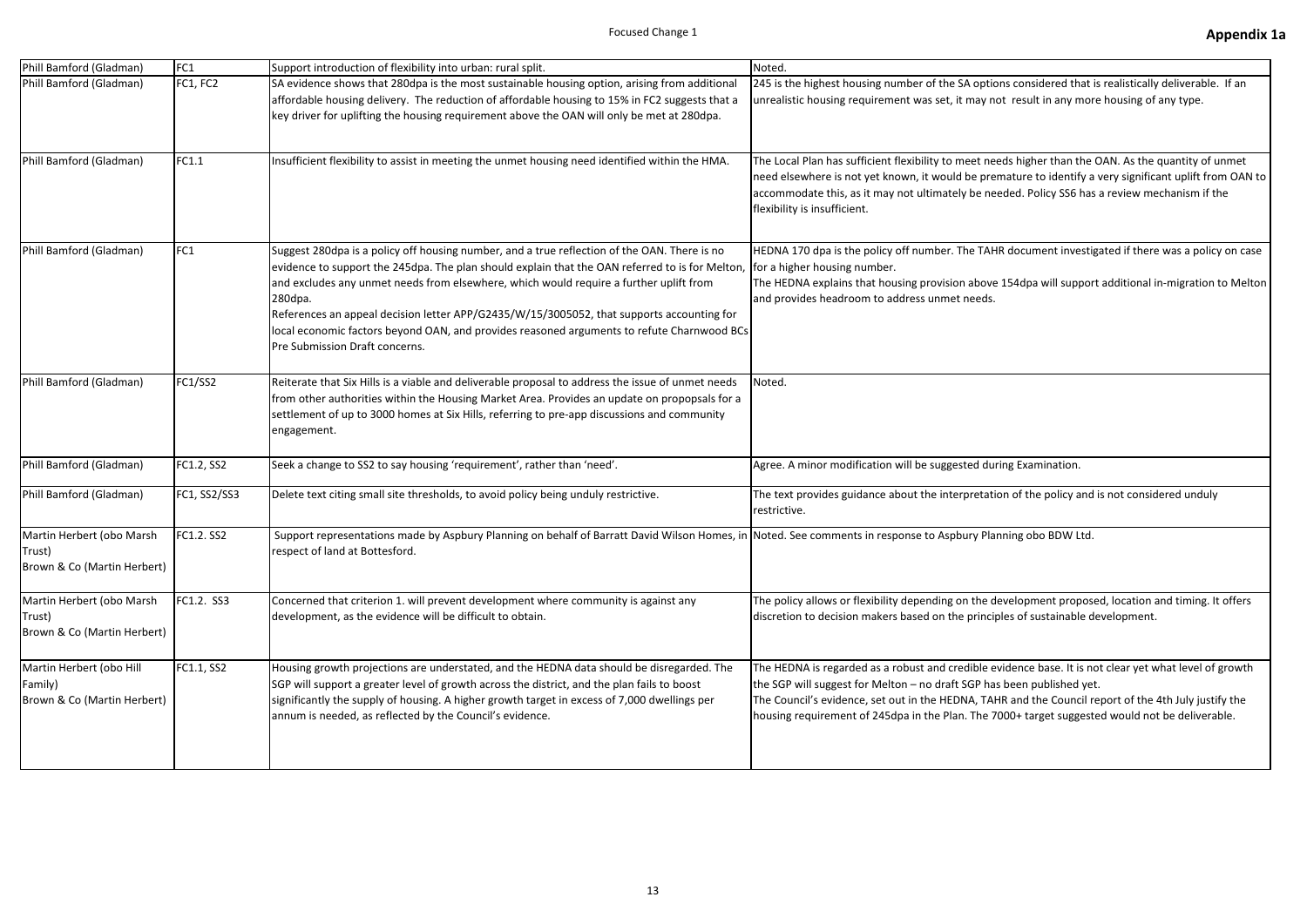### Focused Change 1 **Appendix 1a**

| Martin Herbert (obo Hill<br>Family)<br>Brown & Co (Martin Herbert) | FC1.2, SS2        | At least 75% of all growth should be focused on Melton Mowbray to support delivery of the<br>Distributor Road.                                                                                                                                                                                                                                                                                                                                                                                                                                                                                                                                                                                                                                                                                                                                                                                                                                                                                                                                                                                                                                                                                                                                                                                                                                                            | Evidence within the Viability Study demonstrat<br>Melton Mowbray to meet contributions to the<br>provision.<br>The balance suggested was considered at earlie<br>insufficient scope to provide 'dispersed' growtl<br>and hampered 5 year land supply.                                                                                                                                                                                                                                                                                                                                                                                                                                                                                                                                                                                                                                   |
|--------------------------------------------------------------------|-------------------|---------------------------------------------------------------------------------------------------------------------------------------------------------------------------------------------------------------------------------------------------------------------------------------------------------------------------------------------------------------------------------------------------------------------------------------------------------------------------------------------------------------------------------------------------------------------------------------------------------------------------------------------------------------------------------------------------------------------------------------------------------------------------------------------------------------------------------------------------------------------------------------------------------------------------------------------------------------------------------------------------------------------------------------------------------------------------------------------------------------------------------------------------------------------------------------------------------------------------------------------------------------------------------------------------------------------------------------------------------------------------|-----------------------------------------------------------------------------------------------------------------------------------------------------------------------------------------------------------------------------------------------------------------------------------------------------------------------------------------------------------------------------------------------------------------------------------------------------------------------------------------------------------------------------------------------------------------------------------------------------------------------------------------------------------------------------------------------------------------------------------------------------------------------------------------------------------------------------------------------------------------------------------------|
| Michele Parker (Burton and<br>Dalby PC)                            | FC1. SS3/Table 4  | Settlement hierarchy does not take account of environmental capacity, the criteria for<br>identifying rural hubs do not accord with NPPF. The level of services, transport / accessibility,<br>heritage and environmental capacity of Great Dalby mean it should be a rural hub and as such<br>have no land allocated. Comments are supported by 108 residents.                                                                                                                                                                                                                                                                                                                                                                                                                                                                                                                                                                                                                                                                                                                                                                                                                                                                                                                                                                                                           | The focused changes did not include any propo<br>hierarchy. The Council's justification and evider<br>can be found on www.meltonplan.co.uk                                                                                                                                                                                                                                                                                                                                                                                                                                                                                                                                                                                                                                                                                                                                              |
| Laurence Holmes (obo NMLC) FC1, SS2<br>(ANON-7VBY-7HER-X)          |                   | Promoting about 109ha land at North Melton, planning permission pending for 200 dwellings on  • Support noted.<br>lpart.<br>• Support housing requirement of 6125 - makes a valuable contribution to meeting unmet<br>needs elsewhere in the HMA. The Duty to Co-operate has been met.<br>• Seeks a change to Policy SS2 so that it reads 'at least' rather than 'approx' 65%.                                                                                                                                                                                                                                                                                                                                                                                                                                                                                                                                                                                                                                                                                                                                                                                                                                                                                                                                                                                            | • 'Approximately 65%' wording provides the fle<br>modification suggested.                                                                                                                                                                                                                                                                                                                                                                                                                                                                                                                                                                                                                                                                                                                                                                                                               |
| Charnwood Borough Council                                          | FC1               | Supports recognition of the OAN identified through the latest Housing and Economic<br>Development Needs Assessment 2017 (HEDNA), and notes that the study recommended an<br>economic led scenario as the basis for the OAN for Melton, of 170 dpa (2011-2036). However,<br>there is no clear justfication in "Towards a Housing Requirement for Melton Borough Council"<br>for the increase to the 245 dpa in the Melton Local Plan, and that report uses different<br>assumptions from HEDNA. As such, this unilateral evidence conflicts with the requirement to<br>assess housing and economic needs across the wider HMA, especially when the distribution of<br>this development has yet to be formally agreed, and could have significant impacts across the<br>HMA. Any signficant increase from HEDNA should be agreed through the Strategic Growth Plan,<br>under the Duty to Cooperate.<br>In simple terms, Melton is planning for 2,775 homes above the demographic scenario over the<br>period 2011-2036. This is reliant on housing need that arises from elsewhere in the HMA or<br>wider afield and cannot be explained through existing migration patterns appearing to be based<br>upon a highway led strategy. This is likely to have wide-reaching implications across the HMA<br>and should therefore be agreed through a strategic planning process. | The HEDNA sets out an OAN figure derived fror<br>Area. There are however a wider range of local<br>target and have been considered in the TAHR R<br>Plan's strategic objectives, including in deliveri<br>Melton Mowbray Transport Strategy; alignmer<br>supporting local service provision; and providir<br>HMA. These are relevant factors in bringing the<br>The Plan eslewhere (SS6) makes a commitment<br>review if it assigns quantities of development t<br>Plan. The Jan 2017 'Joint Statement of Co-oper<br>to which CBC were signatories explained In teri<br>Local Plans, local planning authorities should ta<br>and local circumstances, including the need to<br>OAN for housing. In this regard, it is recognised<br>preparation and that this situation must be acc<br>relevant plan period, therefore, each authority<br>evidence'. MBC consider the TAHR to be such e |
| <b>Nexus Planning (Justin Cove)</b><br>obo Richborough Estates     | FC1.2 (SS2 & SS3) | Land interest at Great Lane, Frisby on the Wreake.<br>Frisby Neighbourhood Plan is at an advanced stage and should be taken into account in the MLP<br>Outlines 2 court cases in support of this view and points to the FNP being prepared on the basis<br>of the residual requirement in the emerging MLP at the time.                                                                                                                                                                                                                                                                                                                                                                                                                                                                                                                                                                                                                                                                                                                                                                                                                                                                                                                                                                                                                                                   | The progress of the Frisby neighbourhood plan<br>allocations and draft MLP housing allocations is<br>published and/or a NDP be adopted after Local<br>Examination Hearings, the Council will consider<br>Inspector, in respect of its non NDP housing al<br>were not in the submitted MLP.<br>Note that the planning authority has resolved t                                                                                                                                                                                                                                                                                                                                                                                                                                                                                                                                           |

tes that sufficient housing has been allocated within MMDR, subject to the level of affordable housing

er stages but rejected, principally because it provided In to sustain rural communities, restricted housing choice

osed changes to the position of settlements within the nce remain as cited at Pre Submission Draft stage, and

exibility to encompass the 'at least' wording sought. No

m a consistent assessment across the Housing Market I considerations which are relevant in setting the housing Report and Addendum. These include aligning to the ng affordable housing for local people; the delivery of the It of the Plan's housing and economic strategies; ng flexibility to meet unmet needs from other parts of the e evidence base together to determine the plan target. nt to participate in the SGP process and to undertake a to Melton Boroigh that exceed that provided for in the ration Relating to Objectively Assessed Need for Housing' ms of determining housing targets to be included in their ake account of the requirements of both national policy base Local Plans on a strategy that seeks to meet the I that all authorities are at different stages of plan commodated. In determining their housing target over the will take into account the HEDNA and other relevant evidence.

and the difference between the [draft] NDP housing s noted. Should the Examiner's report of the NDP be I Plan submission and before the close of the Local Plan r whether to suggest modifications to the local plan Iocations and any housing allocations in the NDP which

to grant outline planning permission for FRIS3.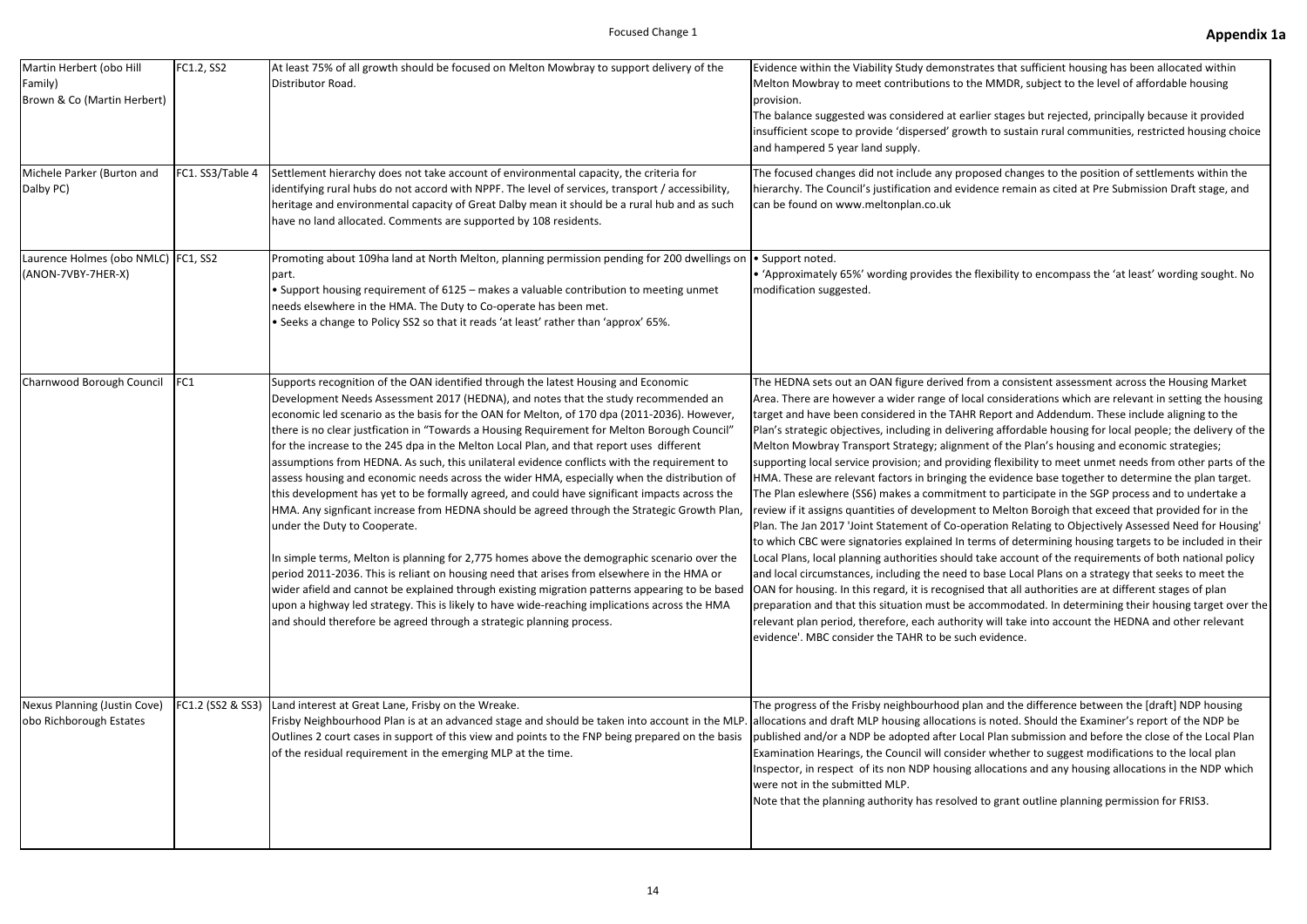| Nexus Planning (Justin Cove)<br>obo Richborough Estates | FC1.2, SS2      | The revised policy wording should make reference to circumstances where a<br>Neighbourhood Plan is in place in advance of the Local Plan being adopted.                                                                                                                                                                                                                                                                                                                                                                                                                                                                                                                                                                                                                                                                                                                                                                                                                                                                                                                                                                              | This aspect of SS2 is not the subject of a Focuss<br>Local plans and Neighbourhood plans should be<br>development (para 184) "provided that they<br>proposals included"                                                                                                                                                                                                                                                                               |
|---------------------------------------------------------|-----------------|--------------------------------------------------------------------------------------------------------------------------------------------------------------------------------------------------------------------------------------------------------------------------------------------------------------------------------------------------------------------------------------------------------------------------------------------------------------------------------------------------------------------------------------------------------------------------------------------------------------------------------------------------------------------------------------------------------------------------------------------------------------------------------------------------------------------------------------------------------------------------------------------------------------------------------------------------------------------------------------------------------------------------------------------------------------------------------------------------------------------------------------|-------------------------------------------------------------------------------------------------------------------------------------------------------------------------------------------------------------------------------------------------------------------------------------------------------------------------------------------------------------------------------------------------------------------------------------------------------|
| Nexus Planning (Justin Cove)<br>obo Richborough Estates | FC1.2, SS3      | The revised policy wording should make reference to circumstances where a<br>Neighbourhood Plan is in place in advance of the Local Plan being adopted.                                                                                                                                                                                                                                                                                                                                                                                                                                                                                                                                                                                                                                                                                                                                                                                                                                                                                                                                                                              | To do so would duplicate national policy, and w<br>provided a different interpretation.                                                                                                                                                                                                                                                                                                                                                               |
| Sarah Allsopp (obo DLP<br>Consultants)                  | SS <sub>2</sub> | Land interest at Stathern (off Harby Road) - suggest housing requirement should be 280dpa, at<br>least 7000 homes – as evidenced by sustainability appraisal and Towards a Housing Requirement falls well within that range and is therefore evic<br>for Melton. The Housing Requirement (HR) should meet affordable housing needs and should<br>boost significantly housing supply, unconstrained by past delivery rates.<br>Provide a detailed site assessment of their land interest and a layout plan for 44 units.<br>Object to the plan's overreliance on two large SSNs to deliver most of the housing requirement.                                                                                                                                                                                                                                                                                                                                                                                                                                                                                                           | The evidence from TAHR recommended a rang<br>Long term historic delivery has been about 170<br>housing delivery, and is realistic.<br>Information provided noted.<br>The role of the SSNs in the spatial strategy was                                                                                                                                                                                                                                 |
| Sue Green HBF                                           | FC1             | Policy SS2 - Overall the HBF is supportive of the Council's position for a higher "policy on"<br>housing requirement figure, but it is noted that the Council's Topic Paper identifies a range of<br>5,750 dwellings (230 dwellings per annum) - 7,000 dwellings (280 dwellings per annum). 245<br>dwellings per annum is towards the lower end of this range and there appears to be little<br>justification for 245 dwellings per annum as opposed to 280 dwellings per annum. It only<br>delivers 75% of housing and is not the Preferred Option 3 of the SA.<br>The HBF and others have criticised the HEDNA for under estimating the OAHN because of :-<br>Not addressing any potential re-distribution of unmet housing needs within the HMA (in<br>particular from Leicester city) ; - Misalignment of employment and housing strategies ;<br>Jobs led growth assumptions in particular economic activity rates and resident workforce /<br>commuting ; - Use of HFR as mechanism to adjust for worsening market signals ;<br>Lack of adjustment to deliver affordable housing.<br>Clearly the Council have similar concerns. | The justification for 245dpa is set out in the TA<br>July. The TAHR and its addendum make clear it<br>housing delivery in the Borough than the 245 d<br>step change from historic delivery rates. Whilst<br>evidence base and SA have clearly considered h<br>the plan is informed by delivery considerations<br>The Council does not have concerns about HED<br>its addendum and the Council's report of 4th Ju                                      |
| Somerby NP Group                                        | FC1             | MBC should adopt the lower housing target for the Borough contained in HEDNA 2017 and<br>meaningfully incorporate it into the 2017 SHLAA review and the next draft of the MLP. If there<br>are to be housing 'allocations' for the villages then make proportionate downwards adjustments<br>for the lower Borough target.<br>Comply with 2014 government guidance on the SHLAA process and plan preparation by<br>consulting us: NPPG ref: (Para 008 Reference ID: 3-008-20140306)<br>Consider a spatial strategy for housing that seeks to distribute small developments across<br>many settlements in the Borough rather than concentrating large developments on a selected<br>few.<br>Take into account the evidence gathered in preparation of the Somerby Parish NP<br>Consultation.                                                                                                                                                                                                                                                                                                                                          | The HEDNA sets out the Objectively Assessed H<br>national planning practice guidance, the Housir<br>national policy considerations and local plannir<br>The SHLAA methodology is not the subject of a<br>to here.<br>The spatial strategy, spatial hierarchy and the s<br>materially altered by the focused changes, so tl<br>The data collected by Somerby has not been ve<br>rest of the borough, and its use could introduce<br>and proportionate. |

sed Change. The wording reflects NPPF guidance that Le compatible with strategic policies and not promote less y are consistent with the strategic objectives and

would become out of date if more up to date case law

ge within which the HR should be selected, and 245dpa dence based. The SA supports a HR of 245dpa. Odpa, so 245 would represent a significant boost to

Inot the subject of focused changes.

HR and TAHR Addendum, and the Council's report of 4th If would be unrealistically ambitious to sustain higher Ipa. This is a significant upward

the affordable housing need is not met in full, the higher housing provision and the housing requirement in the consistent to case law.

INA. It identifies the OAN for Melton, whereas the TAHR, uly set the 'policy on' housing requirement.

Housing Need for the Borough. In accordance with ng Requirement of 245dpa takes account of a range of ng objectives.

focused change, and so this comment is not responded

settlements in each tier of the hierarchy were not his comment is not responded to here.

erified and is not available in a comparable form for the e bias. The Council considers its evidence to be robust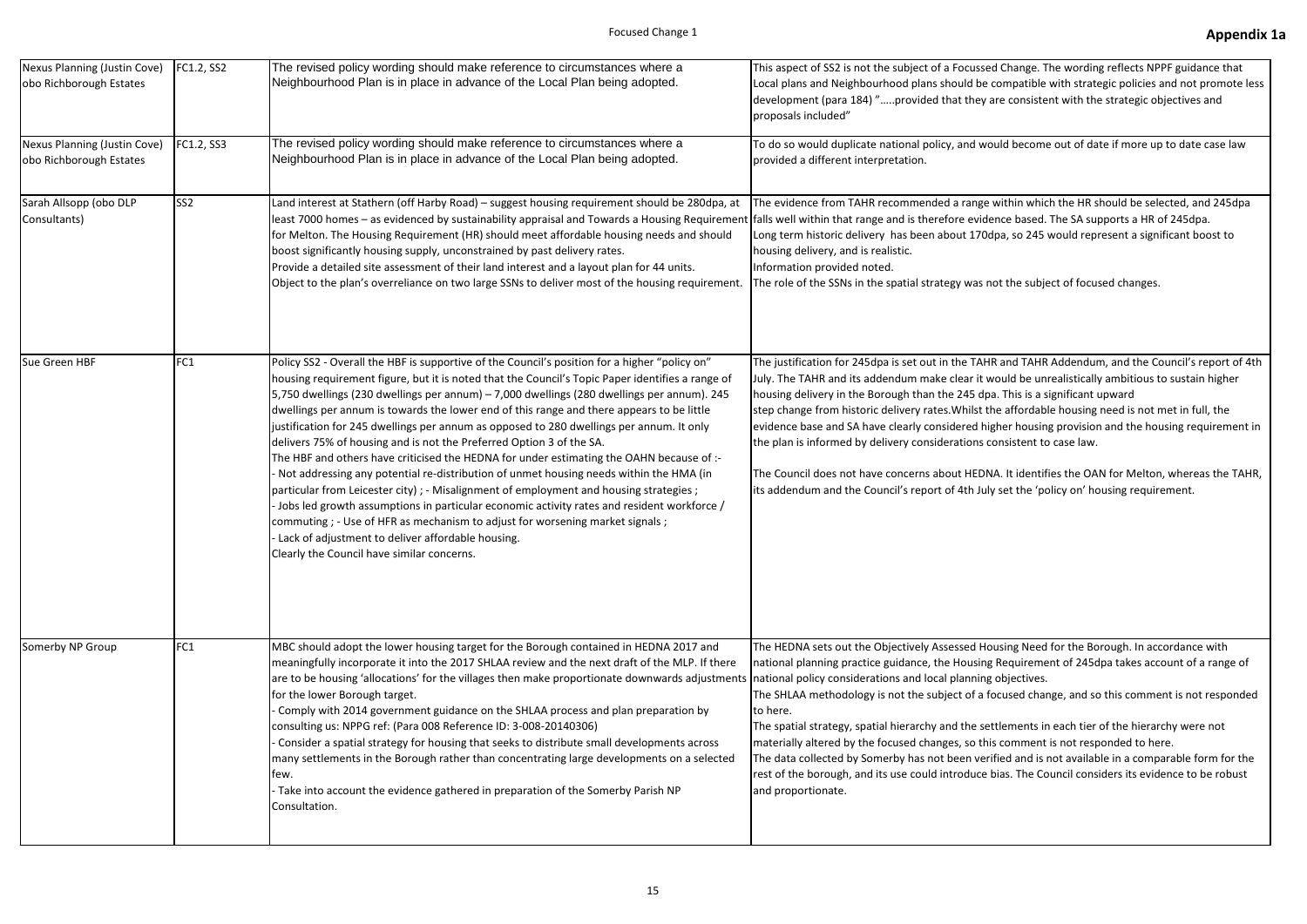| Leicester City Council                                                   | FC1, FC4.             | The scale of the OAN for Leicester means that not all of this need can be accommodated in the<br>administrative boundaries of the city. More clarity needed (including a specific amount of land)<br>on how the MLP is going to meet unmet needs from elsewhere in the HMA, in advance of<br>agreement in HMA wide housing distribution. Suggest that the reserve sites policy be amended<br>to meet unmet needs as well. Also continuing concern about strategic highway impacts.                                                                                                                                                                                                                                                                                                                                                                                                                                                                                                                                                                                                                                                                                                       | As the precise level of unmet need from elsewh<br>precise about the amount of land in the MLP th<br>Any housing numbers above the OAN demogra<br>housing needs from elsewhere, as well as contr<br>As they have been assessed as suitable, availab<br>at the same time as other alternatives, should t<br>unmet needs from elsewhere.<br>The comments made previously to the PSD rep                                                                                                                                                                                                       |
|--------------------------------------------------------------------------|-----------------------|------------------------------------------------------------------------------------------------------------------------------------------------------------------------------------------------------------------------------------------------------------------------------------------------------------------------------------------------------------------------------------------------------------------------------------------------------------------------------------------------------------------------------------------------------------------------------------------------------------------------------------------------------------------------------------------------------------------------------------------------------------------------------------------------------------------------------------------------------------------------------------------------------------------------------------------------------------------------------------------------------------------------------------------------------------------------------------------------------------------------------------------------------------------------------------------|--------------------------------------------------------------------------------------------------------------------------------------------------------------------------------------------------------------------------------------------------------------------------------------------------------------------------------------------------------------------------------------------------------------------------------------------------------------------------------------------------------------------------------------------------------------------------------------------|
| Debra Henson (obo Connolly<br>Land and Developments)                     | FC <sub>1</sub>       | Welcomes greater flexibility and opportunity brought about by the changes to SS3 but objects<br>that the approach to the settlement hierarchy is too simplified basing on just 4 facilities ignores<br>a wide range that contribute to sustainability.                                                                                                                                                                                                                                                                                                                                                                                                                                                                                                                                                                                                                                                                                                                                                                                                                                                                                                                                   | The settlement hierarchy was not the subject o<br>here.                                                                                                                                                                                                                                                                                                                                                                                                                                                                                                                                    |
| Laurence Holmes (obo<br>Richborough Estates & LCC)<br>(ANON-7VBY-7HEF-J) | FC1.2                 | Policy SS2 - Development Strategy: The Developers support the draft plan's retention of an<br>overall housing requirement of 6,125 dwellings for the period 2011-2036, 245 dpa.<br>Recommended that the words "at least" are inserted in place of "approximately" regarding the<br>ability of the Melton Mowbray Main Urban Area to accommodate 65% of the Borough's housing<br>needs in order to accommodate part of already declared 'unmet need'.                                                                                                                                                                                                                                                                                                                                                                                                                                                                                                                                                                                                                                                                                                                                     | The wording employed reflects the Council's co<br>(note 'review mechanisms' in Policy SS6). The w<br>that would not preclude further development if                                                                                                                                                                                                                                                                                                                                                                                                                                        |
| <b>Sharon Wiggins</b><br>(Leicestershire County<br>Council)              | <b>FC1 &amp; FC 2</b> | The sequence of housing growth is of particular importance in the Primary and Secondary Rural<br>Centres where a number of individual housing proposals might contribute to the expansion of<br>local primary schools. Clearly, if such developments are not occurring simultaneously then<br>planning for the provision of additional school places can create significant capital funding risks<br>for the Local Authority (if commitment is given to a particular scheme) and may also lead to<br>inefficient use of public resources.<br>The second issue relates to the impact on Secondary provision in the Melton urban area given<br>the lack of clarity around the sequence and size of developments to the north and south of the<br>town and the rural locations that feed to the Melton town secondary schools. Further clarity in<br>this regard will help the Local Authority determine the most appropriate solution for the<br>provision of places.<br>In summary the LA would need to have further information surrounding the timing and scale of<br>development to take account of the cumulative impact of housing proposals in each of the<br>identified locations. | The Five Year Land Supply and Housing Trajecto<br>understanding of housing land supply of all allo<br>known at present, site specific polices in FC4 in<br>volatile area that varies over time and would ne<br>are submitted. The principal, however, is a cont<br>developers to find that capacity they generate of<br>The latest trajectories for both areas are include<br>Trajectory Position (30th May 2017). This will b<br>noted - these provisions are incorporated into t<br>This approach is incorporated into the policies o<br>within the plan period and can be relied up for |
| Historic England (Emilie Carr)   FC1.2 / SS3                             |                       | Historic England welcome the addition of the words 'where appropriate' within bullet point 4 of<br>policy SS3.                                                                                                                                                                                                                                                                                                                                                                                                                                                                                                                                                                                                                                                                                                                                                                                                                                                                                                                                                                                                                                                                           | Support noted                                                                                                                                                                                                                                                                                                                                                                                                                                                                                                                                                                              |

- here in the HMA is not known yet, the MLP cannot be hat is to meet that need.
- aphic requirement are contributing to meeting unmet ributing to meeting the MLP plan objectives.
- le and achievable, the reserve sites would be considered the plan be unable to accommodate its proportion of the

presentation still stand.

of a focused change, so this comment is not responsed to

onclusions on the overall need as understood at present wording is positively made in order to meet this need, but f necessary and achievable.

- ory Position (30th May 2017) sets out the latest
- ocated sites. Where sites are in areas with limited capacity iclude requirments to fund expansion. However this is a eed to be re-evaluated at the point at which applications tinuation of the traditional approach of requiring demand for.
- Ied in the The Five Year Land Supply and Housing Trajectory Position opersition is apported to the LEA to assist their planning. Support the policies concerned.
- concerned. The policies are clear about their capacity the purposes of planning for places and accommodation.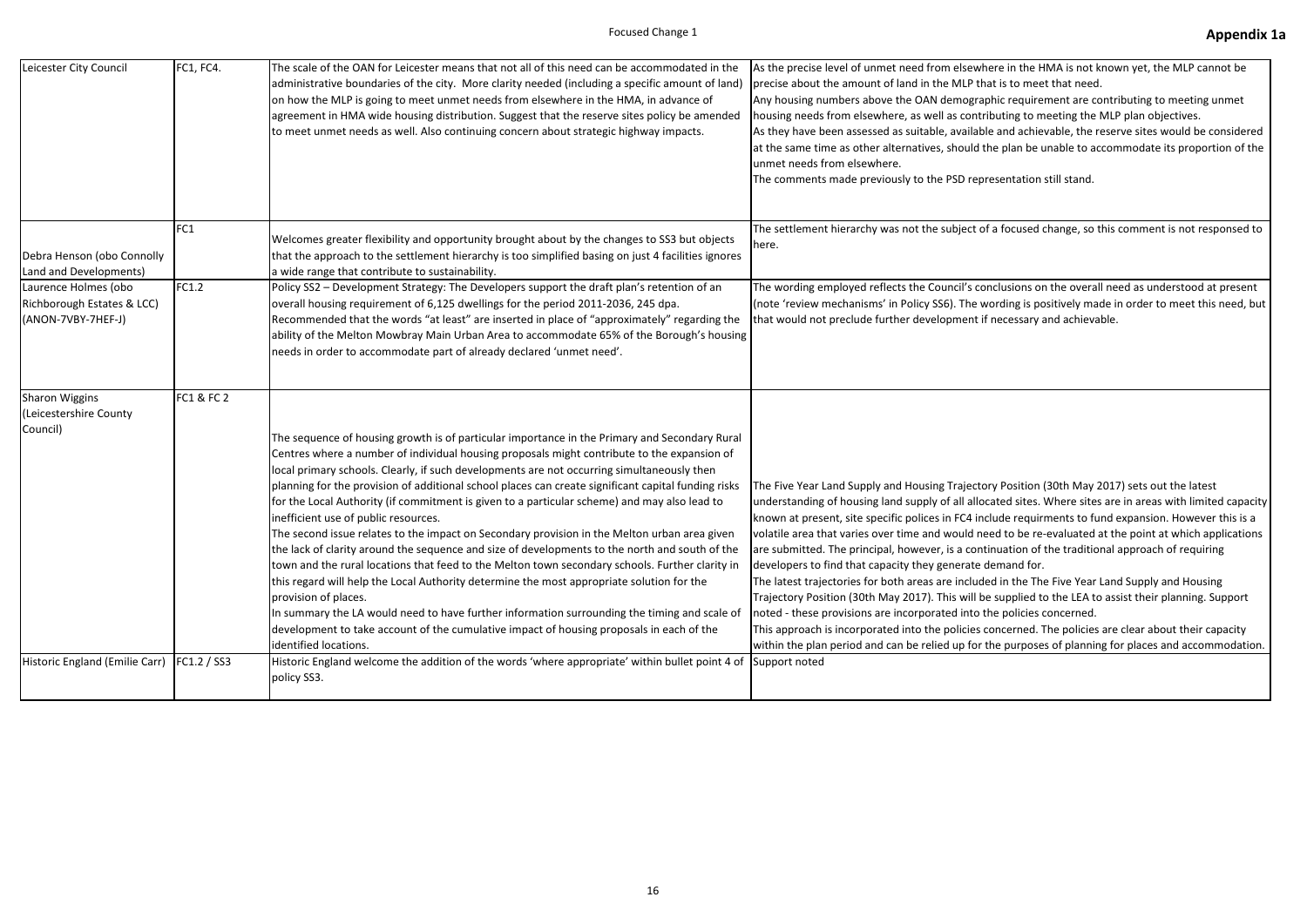| Elizabeth Johinson | FC1.2 - SS1 and<br>SS <sub>2</sub> | NPPF provides key principles in Paragraph 158 which state that Local Authorities must ensure<br>that Local Development Documents are: "based on adequate, up-to-date and relevant evidence<br>about the economic, social and environmental characteristics and prospects of the areas. Local<br>planning authorities should ensure that their assessment of and strategies for housing,<br>employment and other uses are integrated, and that they take full account of relevant market<br>and economic signals"<br>Paragraphs 4.2.1 & 4.2.2. indicate that since the Draft Local Plan was consulted on in November<br>2016 the Housing and Economic Development Needs Assessment (HEDNA) was produced (Jan<br>2017). This provides an objective assessment of need for housing following the approach<br>prescribed by Government in Planning Practice Guidance. It identifies an objectively assessed<br>need for the equivalent of 170 new dwellings each year from 2011 to 2036 for the Borough of<br>Melton.<br>This assessment has been dismissed by the authority in favour of Melton TAHR (Jan 2017 & June<br>2017) and a building rate of 245 d.p.a. has been set. This figure is dependent on predicted<br>economic growth and an above-trend in-migration to the Borough. There is no evidence that<br>such growth is likely - in fact HEDNA indicates that it is unlikely.<br>Throughout the previous plan period a large amount of employment land was allocated (at<br>Asfordby Hill) and this has not been taken up. Employment Land Study June 2015: Table 39 -<br>Employment Land Take-up 1996 - 2015 This high provision of housing with little employment to<br>match it will result in increased unsustainable commuting to employment centres (Leicester,<br>Loughborough, Nottingham) partly on unclassified roads, leading to stress on the infrastructure.<br>To set a housing requirement that far exceeds the objectively assessed need is unsound. | The evidence document 'DRAFT MELTON LOCA<br>http://docs.melton.gov.uk:8080/WAM/doc/Re<br>844307.pdf?extension=.pdf&id=844307&locati<br>&pageCount=1 in which a range of housing req<br>considered to be the preferred option on the b<br>presented.Amongstthuis is the growthy ambition<br>infrastructure in order to facilitate growth and<br>the 170 OAN figure woudl not support these ob<br>in order to address several more completely (e. |
|--------------------|------------------------------------|-------------------------------------------------------------------------------------------------------------------------------------------------------------------------------------------------------------------------------------------------------------------------------------------------------------------------------------------------------------------------------------------------------------------------------------------------------------------------------------------------------------------------------------------------------------------------------------------------------------------------------------------------------------------------------------------------------------------------------------------------------------------------------------------------------------------------------------------------------------------------------------------------------------------------------------------------------------------------------------------------------------------------------------------------------------------------------------------------------------------------------------------------------------------------------------------------------------------------------------------------------------------------------------------------------------------------------------------------------------------------------------------------------------------------------------------------------------------------------------------------------------------------------------------------------------------------------------------------------------------------------------------------------------------------------------------------------------------------------------------------------------------------------------------------------------------------------------------------------------------------------------------------------------------------------------------------------------------------------|-------------------------------------------------------------------------------------------------------------------------------------------------------------------------------------------------------------------------------------------------------------------------------------------------------------------------------------------------------------------------------------------------------------------------------------------------|
| Dr J Warwick       | FC1.2 - SS1 and<br>SS <sub>2</sub> | Meeting unmet housing needs from elsewhere should be kept as low as possible and a limit set.<br>Consideration should also be given to the impact of Brexit on future housing demand.                                                                                                                                                                                                                                                                                                                                                                                                                                                                                                                                                                                                                                                                                                                                                                                                                                                                                                                                                                                                                                                                                                                                                                                                                                                                                                                                                                                                                                                                                                                                                                                                                                                                                                                                                                                         | The rationale si not ecplained however meeting<br>not cater for unmet need at present but proivic<br>purpose once the quantity relevant to Melton E<br>the Strategic Growth paln and the plan's review<br>has been agreed with all HMA partners and is so<br>into account the impact of Brexit so far as possi                                                                                                                                  |
|                    |                                    |                                                                                                                                                                                                                                                                                                                                                                                                                                                                                                                                                                                                                                                                                                                                                                                                                                                                                                                                                                                                                                                                                                                                                                                                                                                                                                                                                                                                                                                                                                                                                                                                                                                                                                                                                                                                                                                                                                                                                                               |                                                                                                                                                                                                                                                                                                                                                                                                                                                 |

**THE PLAN: HOUSING REQUIREMENTS'** port.

ion=volume1&appid=2030&contentType=application/pdf uirements from the evidence is considered. 245 was asis of the balance of positive and negative effects it ons of employers within the local economy, the need for the level of affordabel housing. As the report explains, bjectives, indded a case is presented for a higher quantity g. see HEDNA table 40)

g unmet need is a requiremnt of the NPPF. The paln does des 'headroom' above OAN which can beused for this Borough is calculated. Thsi is beong progressed through w triggers in Policy SS6 will be employed. Thsi approach set out in the Statment of Cooperation. HEDNA has taken sibel bearing in mind the inherent uncertainties.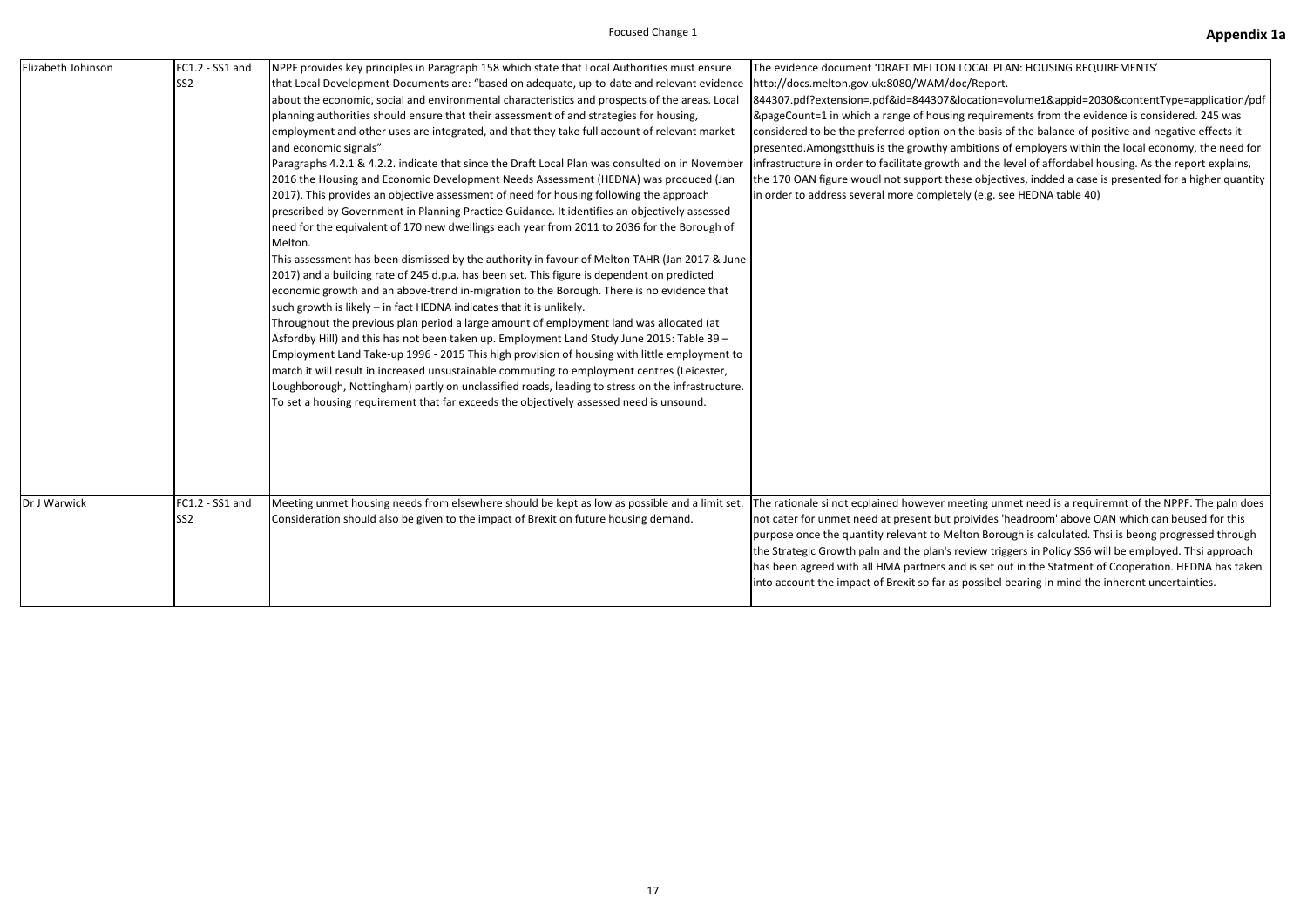| Elizabeth Taylor                   |                                    | FC1.2 - SS1 and SS2 With reference to the National Planning Policy Framework, the criteria for identifying rural<br>settlements as 'rural hubs' and therefore suitable for certain types and scales of development,<br>have been much reduced on the MBC Local Plan.<br>This is to such an extent that the only 4 NPPF criteria recorded are -<br>1. Primary School, 2 Access to employment opportunities, 3 Fast Broadband, 4 Community<br><b>Building</b><br>Even so, Great Dalby still only meets only one of these, a community building. This strongly<br>indicates that the village has been mistakenly identified as a rural hub on the amended MBC<br>Local plan. Through the inappropriate identification of Great Dalby as a rural hub, the allocation<br>of Land off Burdett Close in the village on the amended MBC Local Plan means that for people<br>living in the village, this is now an entirely different Local Plan to the original.<br>Great Dalby is clearly not a sustainable location for the level of growth now planned for the<br>following reasons:<br>1. Great Dalby has a limited range of services and facilities with no shops, sports venues,<br>employment or GP surgery;<br>2. Public transport is limited to a two-hourly bus service with no service at weekends or<br>evenings;<br>3. The village has a rich historic environmental which is irreplaceable and the Conservation Area<br>includes most of the built-up area of the village but also includes areas of open land north of<br>Burrough End and east of Main Street.<br>4. The residents of Great Dalby need to travel in to nearby Melton Mowbray for work,<br>recreation and service provision by unsustainable modes of transport. | The Focused Changes did not include any chang<br>in the pre submission draft, and justified by the<br>Review of the Settlement Roles and Relationsh<br>Roles and Relationships Report to MBC, Septen<br>qualifies as a Rural Hub under thius methodolo<br>'proportionate approach' devised by SS2. The P<br>is the reason further consultaiton has taken pla<br>renders Great Dalby an unsuitabel location, tho<br>consideration of individual sites which is the su |
|------------------------------------|------------------------------------|-----------------------------------------------------------------------------------------------------------------------------------------------------------------------------------------------------------------------------------------------------------------------------------------------------------------------------------------------------------------------------------------------------------------------------------------------------------------------------------------------------------------------------------------------------------------------------------------------------------------------------------------------------------------------------------------------------------------------------------------------------------------------------------------------------------------------------------------------------------------------------------------------------------------------------------------------------------------------------------------------------------------------------------------------------------------------------------------------------------------------------------------------------------------------------------------------------------------------------------------------------------------------------------------------------------------------------------------------------------------------------------------------------------------------------------------------------------------------------------------------------------------------------------------------------------------------------------------------------------------------------------------------------------------------------------------------------------------------------------------|----------------------------------------------------------------------------------------------------------------------------------------------------------------------------------------------------------------------------------------------------------------------------------------------------------------------------------------------------------------------------------------------------------------------------------------------------------------------|
| Martin Lusty, WOTWTA NP<br>Group   | FC1.2 - SS1 and<br>SS <sub>2</sub> | This section fails to acknowledge the recently announced government strategy in respect of<br>electric vehicles. There is a need for charging points throughout the Borough and the<br>infrastructure to support them.<br>This section fails to acknowledge the recently announced government strategy in respect of<br>electric vehicles. There is a need for charging points throughout the Borough and the<br>infrastructure to support them.                                                                                                                                                                                                                                                                                                                                                                                                                                                                                                                                                                                                                                                                                                                                                                                                                                                                                                                                                                                                                                                                                                                                                                                                                                                                                        | The Melton Mowbray Transport Strategy will b<br>will be a 'live' document, allowing it to be upda                                                                                                                                                                                                                                                                                                                                                                    |
| Maurice Fairhurst o.b.o J<br>Orson |                                    | FC1.2 - SS1 and SS2Objection relates to the allocation of land at Debdale Hill Field, Old Dalby (OLD3) as a reserve<br>site for 23 units. This site is not as well positioned to serve this requirement as my clients site<br>which was first put forward as a SHLAA site on the 14th November 2016 and which was then the time, for a relevant range of sustainability, suit<br>subject of a "Deliverability" questionaire in May 2017. This site was then given a reference<br>number MBC/004/17.I have seen no adequate explanation of why the now proposed OLD2 is a<br>preferred reserved site to that of my clients. As I said in my SHLAA submission, my client's site is<br>more closely related to the built up framework of the village than the currently proposed OLD2.<br>It occupies lower lying land and is topograhically more suitable for development. 23 to 30<br>dwellings would be accessed more easily and development here would be closer to village<br>facilities. If designed and constructed in appropriate materials and appropriately landscaped, it<br>would not impact as significantly on the the character and appearance of the village or its rural<br>setting as would 23 dwellings on site OLD2.                                                                                                                                                                                                                                                                                                                                                                                                                                                                                                   | The housing site assessments underpinning Foo<br>information and data that was available on a co<br>to be adequate and proportionate evidence, as                                                                                                                                                                                                                                                                                                                    |

ges to the hierarchy of settlements and remain as set out e adequate and proportionate evidence set out in the ips Report 2016, and the Consideration of Settlement mber 2016. It is considered that Gret Dalby appropriately gy and its requirement is appropriate under the <sup>2</sup>lan does differ from the 2016 Pre submission draft whcih ace.There is no evidence that the Conservation Are bugh clealry such factoirs are important in the bject of FC4.

The developed in accordance with Government guidance. It ated to reflect technological advances.

cused Change 4 were based on the most up to date omparable basis across the whole of the Borough at the tability and achievability factors. The Council consider this s per NPPF para. 158.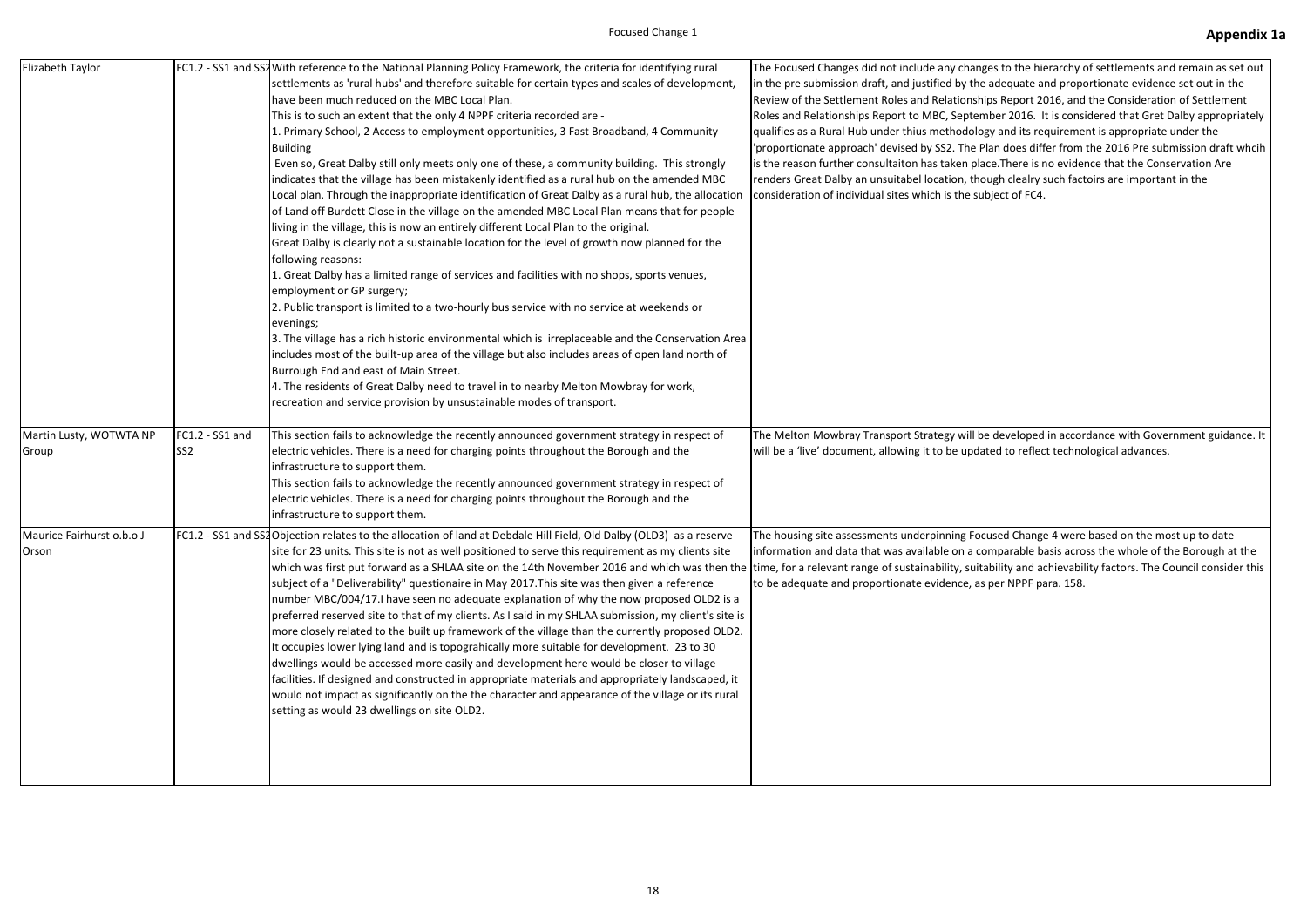| Paul Girdham |      | FC1 - SS1 and SS3 Long Clawson. Not taken any consideration to the wishes of the people who live there.                                                 | The NP in question has yet to be Examined or so<br>established, All representations received wre gi<br>amend, ents to the Plan were proposed as a rese<br>made and new/updated information. This com<br>considered unsound. |
|--------------|------|---------------------------------------------------------------------------------------------------------------------------------------------------------|-----------------------------------------------------------------------------------------------------------------------------------------------------------------------------------------------------------------------------|
| Dr R Thew    | IFC1 | More recognition and reflection of NDP needed across the local plan, especially site allocation<br>and housing numbers. NDP result of significant work. | Alignment of the Local Plan and Neighbourhood<br>Melton Local Plan, by means of suggested modi<br>advanced stage since Local Plan submission (po                                                                            |

subject to Referendum and as such its contnet is not yet given the same consideration and a wide range of sult as 'Focussed Changes', responding to comments nment offers no rationale as to why the Plan may be

Allan and Plan and I is likely to occur during Examination of the difications, if any neighbourhood plans have reached an ost Inspector's report).